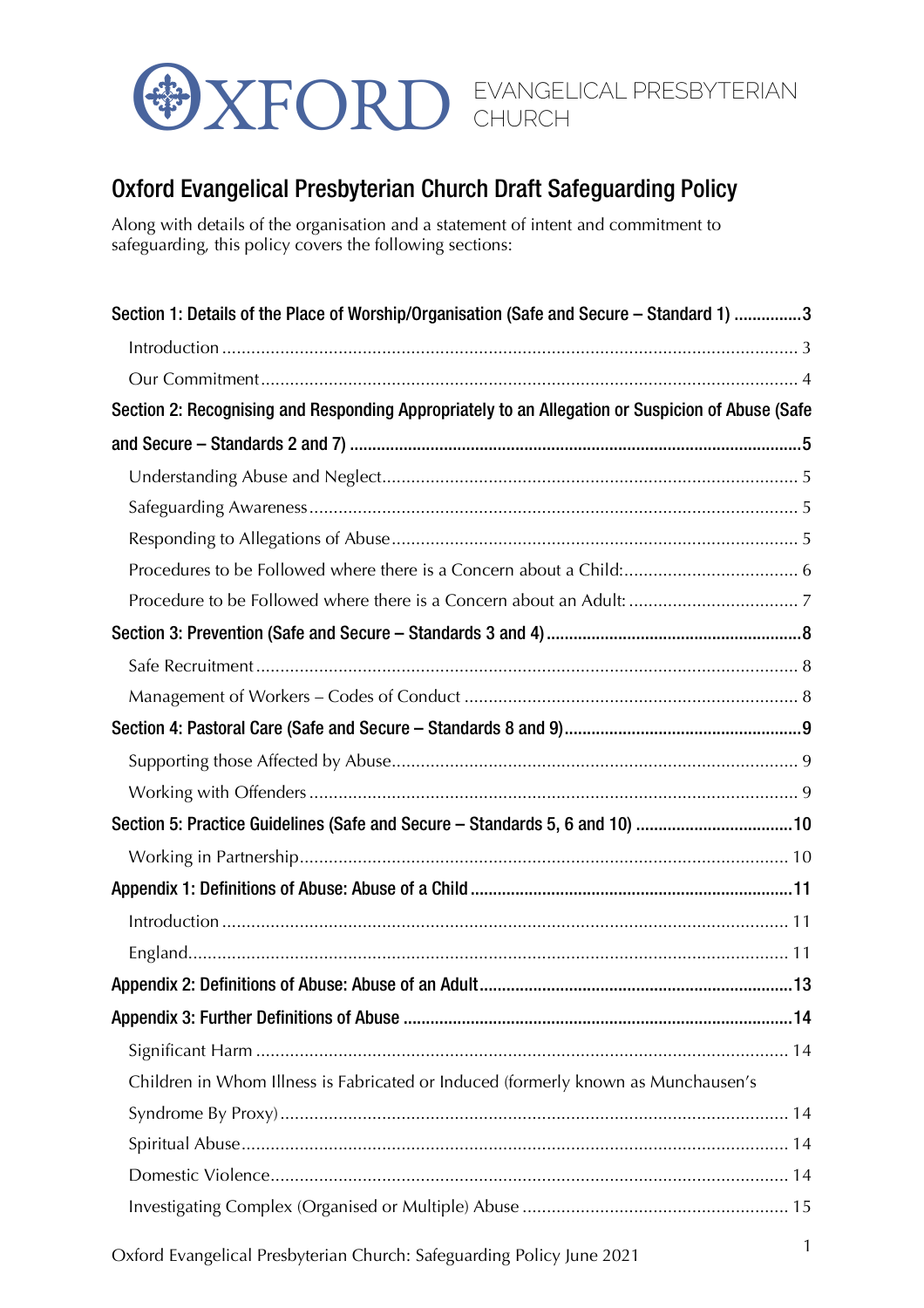

| Appendix 8: Oxford Evangelical Presbyterian Church (OEPC) Statement on Abuse and Pastoral |  |
|-------------------------------------------------------------------------------------------|--|
|                                                                                           |  |
|                                                                                           |  |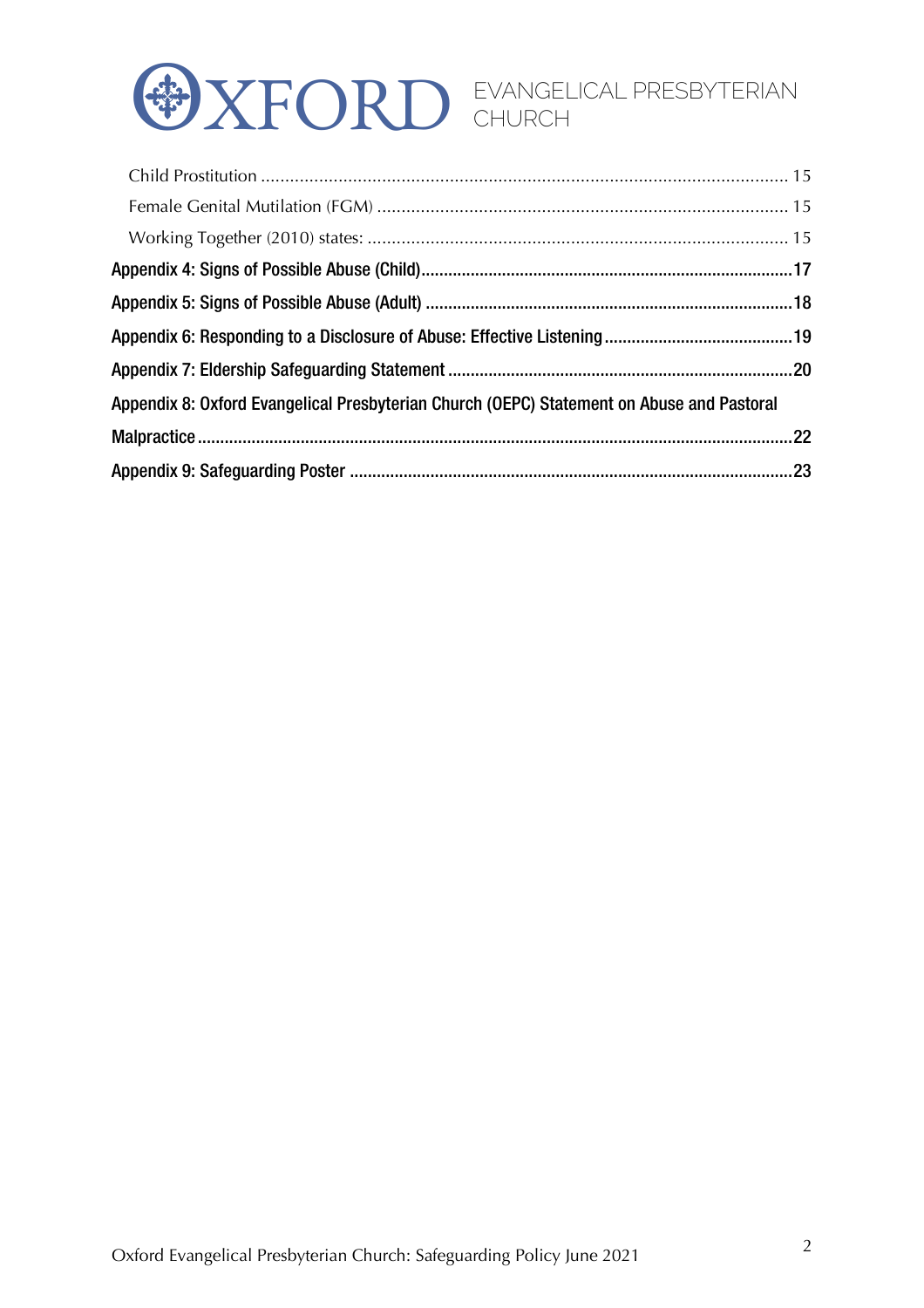

# Section 1: Details of the Place of Worship/Organisation (Safe and Secure – Standard 1)

## Introduction

Name of Place of Worship/Organisation:

Oxford Evangelical Presbyterian Church (OEPC)

Contact Address:

76 Wharton Road, Headington, Oxford, OX3 8AJ

Meeting Address:

Sunday Mornings: St. Luke's Chapel, OXFORD, OX2 6HT

Sunday Evenings: The Friends Meeting House, 43 St. Giles, OXFORD, OX1 3LW

Office Tel No: 07963 139683

Office email address: andy@oxfordpres.co.uk

Denominational affiliation: Evangelical Presbyterian Church of England and Wales (EPCEW)

Charity Number: EW89355

Insurance Company: Ecclesiastical (Policy Number 06/CHA/0331840)

The following is a brief description of our place of worship/organisation and the type of work/activities we undertake with children/adults:

OPEC is a Presbyterian church plant established in Oxford in 2018. We meet on Sunday mornings and evenings for worship and it is our pleasure to incorporate several families with children as part of our congregation. Our evening worship venue has extra rooms in addition to the main worship space but our morning venue does not. In the evening, we offer the use of one of these rooms as a creche but older children who attend are expected to stay with their parents/carers in the main hall for the duration of the service. Morning and evening services have a talk designed specifically for children. In the mornings, we provide sermon-specific questions and colouring sheets for younger and older children with pens and pencils. We also provide a play mat and low seating at the back of the main hall for parents and infants who need a break.

The church is open to vulnerable adults, and we are aware of older members of our congregation struggling with dementia, and younger members with various mental health problems.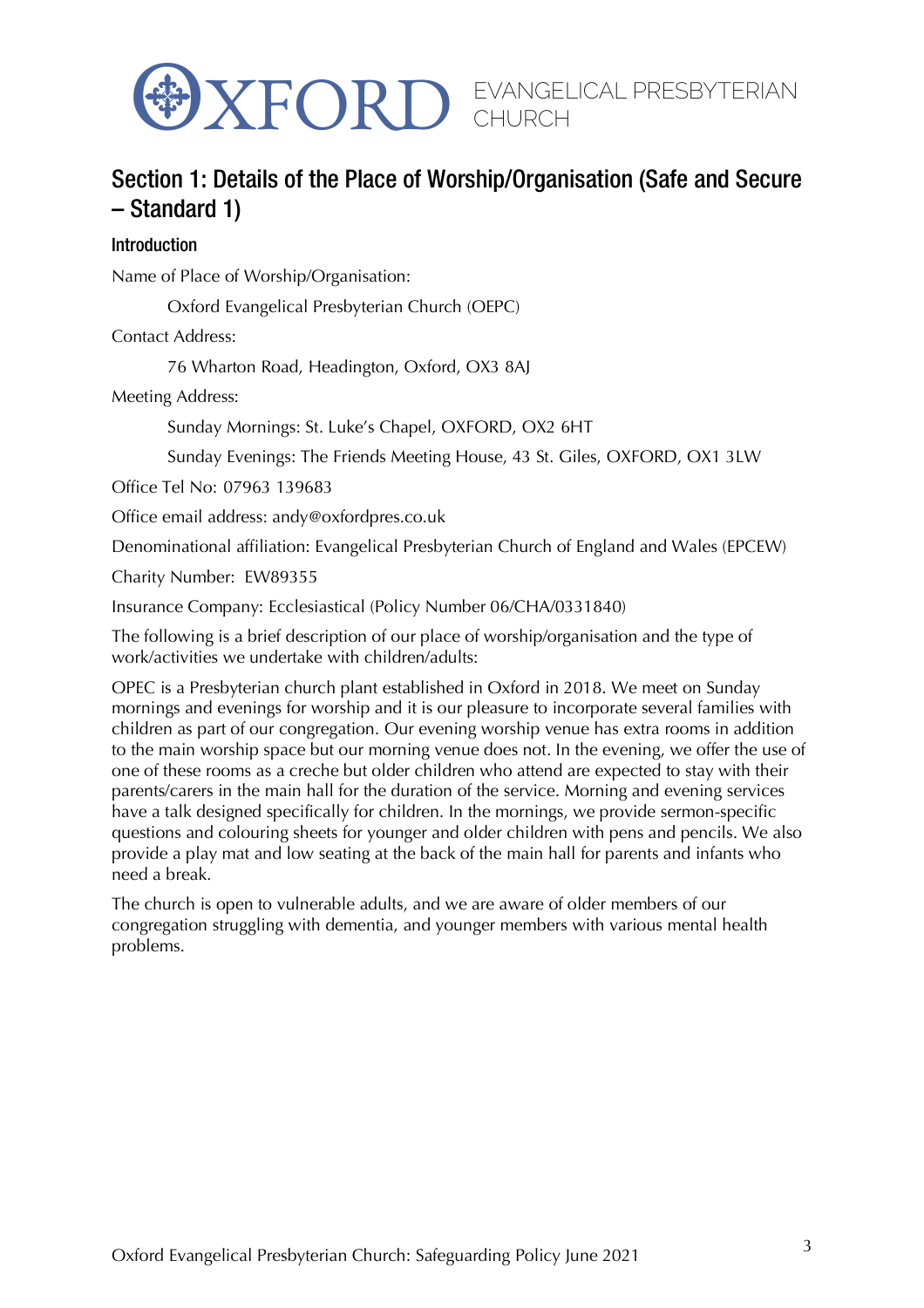

**XFORD** EVANGELICAL PRESBYTERIAN

## Our Commitment

As church elders we recognise the need to provide a safe and caring environment for children, young people, and adults. We acknowledge that children, young people, and adults can be the victims of physical, sexual, and emotional abuse, and neglect. We accept the UN Universal Declaration of Human Rights and the International Covenant of Human Rights, which states that everyone is entitled to 'all the rights and freedoms set forth therein, without distinction of any kind, such as race, colour, sex, language, religion, political or other opinion, national or social origin, property, birth or other status.' We also concur with the Convention on the Rights of the Child which states that children should be able to develop their full potential, free from hunger and want, neglect, and abuse. They have a right to be protected from 'all forms of physical or mental violence, injury or abuse, neglect or negligent treatment or exploitation, including sexual abuse, while in the care of parent(s), legal guardian(s), or any other person who has care of the child.' As an eldership we have therefore adopted the procedures set out in this safeguarding policy in accordance with statutory guidance. We are committed to build constructive links with statutory and voluntary agencies involved in safeguarding. Issues of abuse also require pastoral and, potentially, church disciplinary responses. This policy sits alongside our responsibility to pursue those responses.

The policy and attached practice guidelines are based on the ten **Safe and Secure** safeguarding standards published by thirtyone:eight (formerly the Church Child Protection Advisory Service) and was prepared in the light of consultations with the Local Safeguarding Children Board (LSCB), Oxfordshire Safeguarding Children Board (OSCB), and the Safeguarding Adults Board (SAB).

The eldership undertakes to:

- Endorse and follow all national and local safeguarding legislation and procedures, in addition to the international conventions outlined above.
- Provide on-going safeguarding training for all its workers and will regularly review the operational guidelines attached.
- Ensure that the premises meet the requirements of the Disability Discrimination Act 1995 and all other relevant legislation, and that it is welcoming and inclusive.
- Support the Safeguarding Coordinator(s) in their work and in any action they may need to take in order to protect children and adults.
- File a copy of the policy and practice guidelines with thirtyone: eight and OSCB and any amendments subsequently published.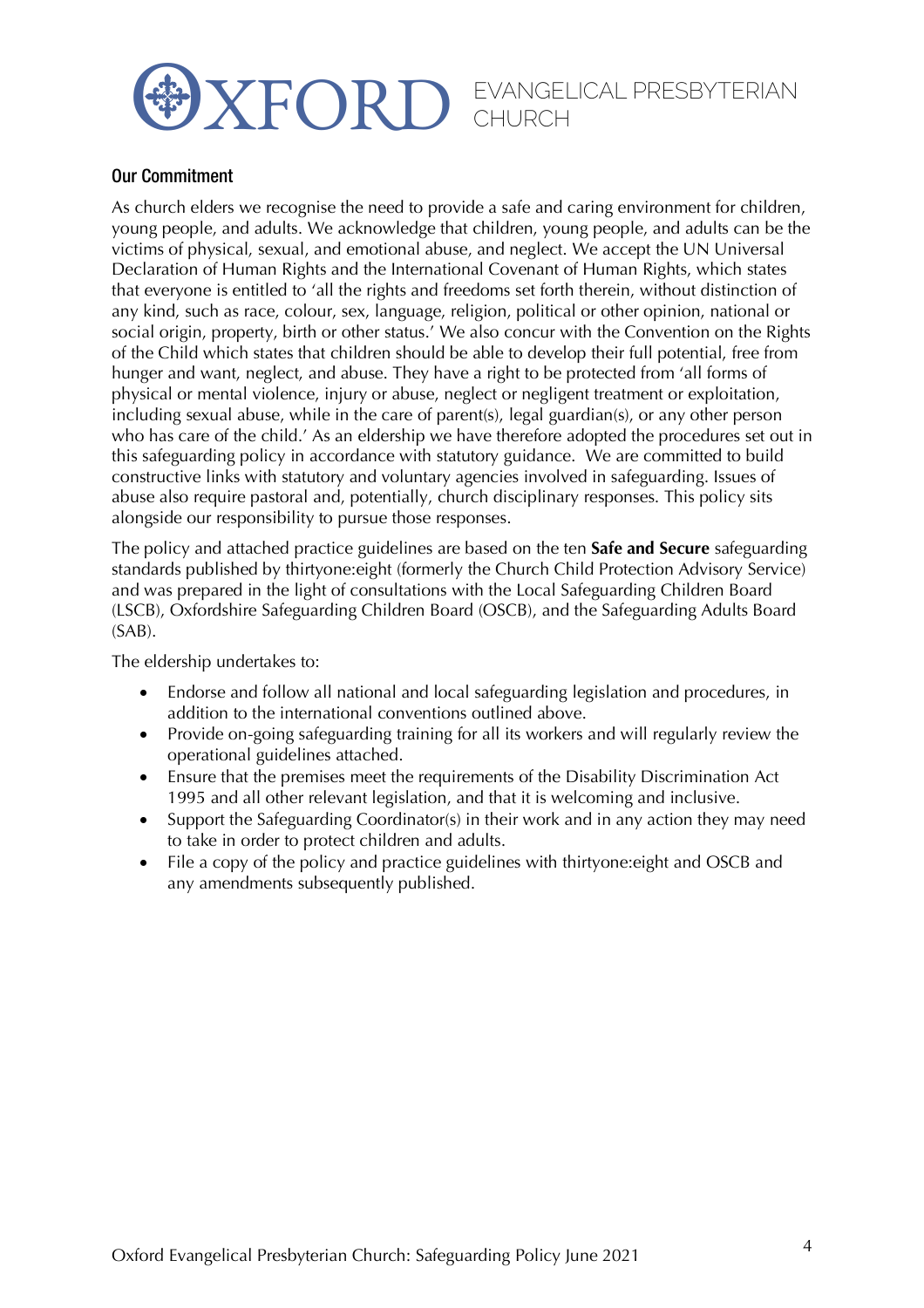

# Section 2: Recognising and Responding Appropriately to an Allegation or Suspicion of Abuse (Safe and Secure – Standards 2 and 7)

# Understanding Abuse and Neglect

Defining child abuse or abuse against an adult is a difficult and complex issue. A person may abuse by inflicting harm, or failing to prevent harm. Children and adults in need of protection may be abused within a family, an institution, or a community setting. Very often the abuser is known or in a trusted relationship with the child or adult.

In order to safeguard those in our places of worship and organisations we adhere to the UN Convention on the Rights of the Child and have as our starting point as a definition of abuse, Article 19 which states:

- *1. States Parties shall take all appropriate legislative, administrative, social, and educational measures to protect the child from all forms of physical or mental violence, injury or abuse, neglect or negligent treatment, maltreatment or exploitation, including sexual abuse, while in the care of parent(s), legal guardian(s) or any other person who has the care of the child.*
- *2. Such protective measures should, as appropriate, include effective procedures for the establishment of social programmes to provide necessary support for the child and for those who have the care of the child, as well as for other forms of prevention and for identification, reporting, referral, investigation, treatment, and follow-up of instances of child maltreatment described heretofore, and, as appropriate, for judicial involvement.*

Also for adults the UN Universal Declaration of Human Rights with particular reference to Article 5 which states:

## *No one shall be subjected to torture or to cruel, inhuman or degrading treatment or punishment.*

Detailed definitions, and signs and symptoms of abuse, as well as how to respond to a disclosure of abuse are included as appendices to this policy.

## Safeguarding Awareness

The eldership is committed to on-going safeguarding training and development opportunities for all workers, developing a culture of awareness of safeguarding issues to help protect everyone. All our workers, both paid and voluntary, will receive induction training in safeguarding and will undertake the Facing the Unthinkable distance learning course provided by thirtyone:eight in house and under the Supervision of the Safeguarding Co-Ordinator. Paid workers, Elders and the Children's and Youth Ministry Leaders will also undertake recognised safeguarding training on a regular basis through OSCB who will provide Generalist Safeguarding (Level 2) and the Safeguarding Co-ordinator will attend the Specialist Safeguarding (Level 3) training.

The eldership will also ensure that children and adults are provided with information on where to get help and advice in relation to abuse, discrimination, bullying or any other matter where they have a concern.

## Responding to Allegations of Abuse

Under no circumstances should a worker carry out their own investigation into an allegation or suspicion of abuse. Following procedures as below:

The person in receipt of allegations or suspicions of abuse should report concerns as soon as possible to Helen Cowan (hereafter the 'Safeguarding Co-ordinator') tel. no: 07813 753097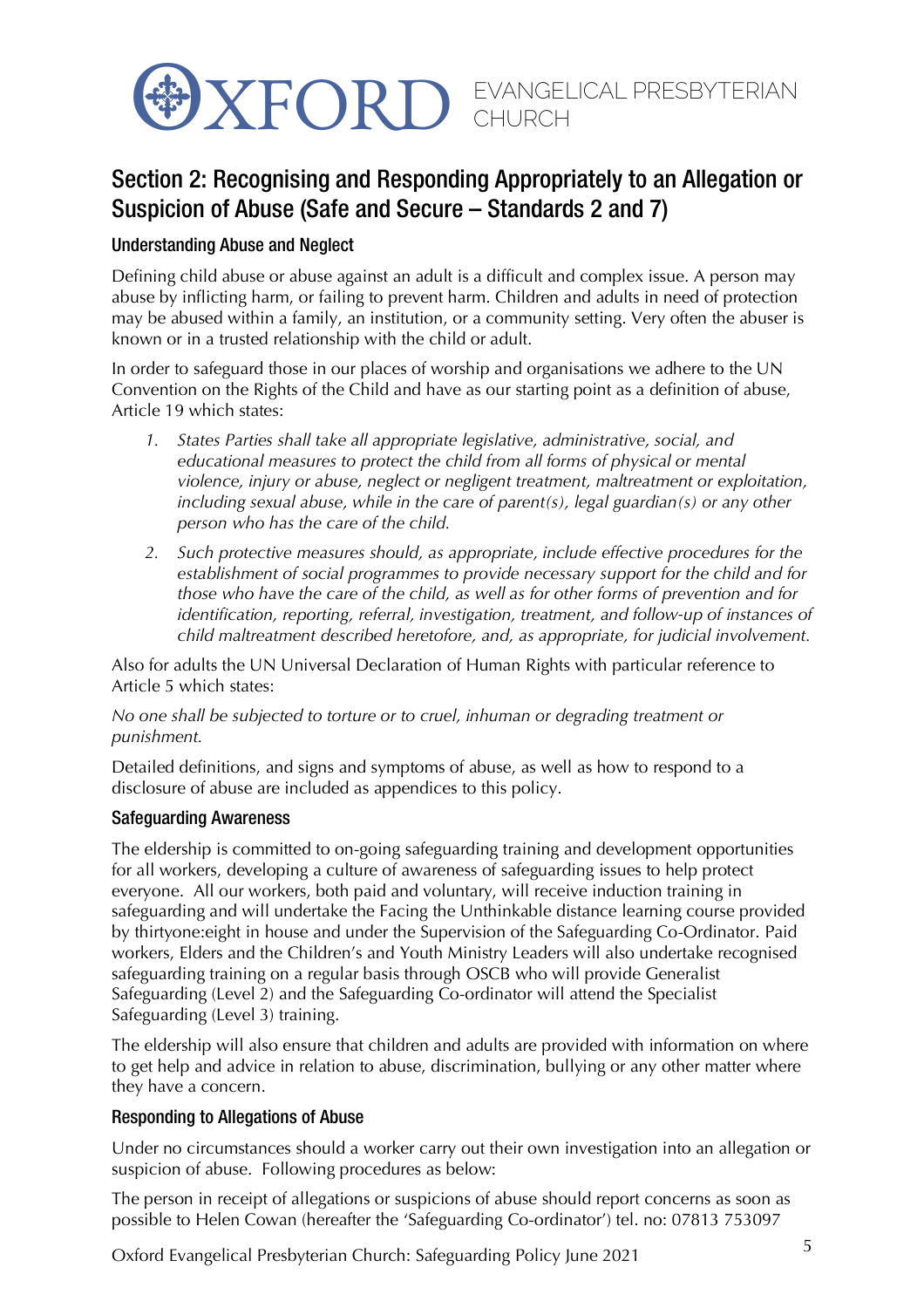

who is nominated by the eldership to act on their behalf in dealing with the allegation or suspicion of neglect or abuse, including referring the matter on to the statutory authorities.

In the absence of the Safeguarding Co-ordinator or if the suspicions in any way involve the Safeguarding Co-ordinator, then the report should be made to Dr Neil Martin (hereafter the 'Deputy') tel. no: 07534 810246. If the suspicions implicate both the Safeguarding Coordinator and the Deputy, then the report should be made in the first instance to thirtyone:eight, PO Box 133, Swanley, Kent, BR8 7UQ. Telephone 0303 003 1111. Alternatively contact Social Services or the police.

Where the concern is about a child the Safeguarding Co-ordinator should contact Children's Social Services. Where the concern is regarding an adult in need of protection contact Adult Social Services or take advice from thirtyone:eight as above.

The local Children's Social Services office telephone number (office hours) is 01865 328563. The out of hours emergency number is 0800 833 408

The local Adult Social Services office telephone number (office hours) is 0845 050 7666. The out of hours emergency number is 0800 833 408.

The Police Child Protection Team telephone number is 0845 050 7666.

Where appropriate the Safeguarding Co-ordinator has authority to contact the church's insurance company and other strategic personnel within the Evangelical Presbyterian Church of England and Wales.

Suspicions must not be discussed with anyone other than those nominated above. A written record of the concerns should be made in accordance with these procedures and kept in a secure place.

Whilst allegations or suspicions of abuse will normally be reported to the Safeguarding Coordinator, the absence of the Safeguarding Co-ordinator or Deputy should not delay referral to Social Services, the Police or taking advice from thirtyone:eight.

The eldership will support the Safeguarding Co-ordinator/Deputy in their role, and accept that any information they may have in their possession will be shared in a strictly limited way on a need to know basis.

It is, of course, the right of any individual as a citizen to make a direct referral to the safeguarding agencies or seek advice from thirtyone:eight, although the eldership hope that members of the place of worship/organisation will use this procedure. If, however, the individual with the concern feels that the Safeguarding Co-ordinator/Deputy has not responded appropriately, or where they have a disagreement with the Safeguarding Co-ordinator(s) as to the appropriateness of a referral they are free to contact an outside agency directly. By making this statement that the eldership demonstrates its commitment to effective safeguarding and the protection of all those who are vulnerable.

The role of the Safeguarding Co-ordinator/Deputy is to collate and clarify the precise details of the allegation or suspicion and pass this information on to statutory agencies who have a legal duty to investigate.

## Procedures to be Followed where there is a Concern about a Child:

1. Allegations of Physical Injury, Neglect or Emotional Abuse

If a child has a physical injury, a symptom of neglect or where there are concerns about emotional abuse, the Safeguarding Co-ordinator/Deputy will: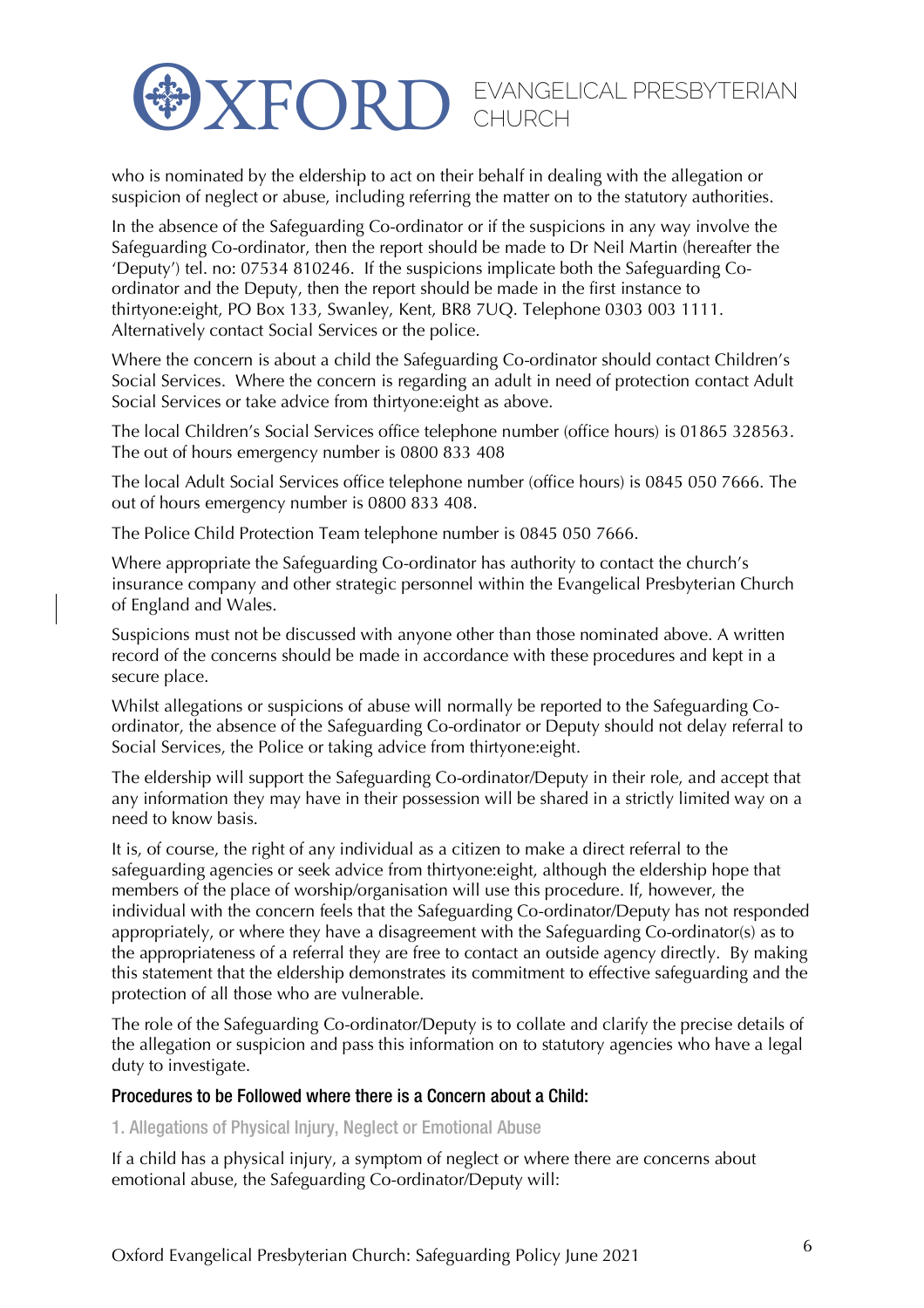

- Contact Children's Social Services (or thirtyone: eight) for advice in cases of deliberate injury, if concerned about a child's safety or if a child is afraid to return home.
- Not tell the parents or carers unless advised to do so, having contacted Children's Social Services.
- Seek medical help if needed urgently, informing the doctor of any suspicions.
- For lesser concerns, (e.g. poor parenting), encourage parent/carer to seek help, but not if this places the child at risk of significant harm.
- Where the parent/carer is unwilling to seek help, offer to accompany them. In cases of real concern, if they still fail to act, contact Children's Social Services direct for advice.
- Seek and follow advice given by thirtyone: eight (who will confirm their advice in writing) if unsure whether or not to refer a case to Children's Social Services

## 2. Allegations of Sexual Abuse

In the event of allegations or suspicions of sexual abuse, the Safeguarding Co-ordinator/Deputy will:

- Contact the Children's Social Services Department Duty Social Worker for children and families or Police Child Protection Team direct. They will NOT speak to the parent/carer or anyone else.
- Seek and follow the advice given by thirtyone: eight if, for any reason they are unsure whether or not to contact Children's Social Services/Police. thirtyone:eight will confirm its advice in writing for future reference.

## Procedure to be Followed where there is a Concern about an Adult:

#### 1. Suspicions or Allegations of Physical or Sexual Abuse

If an adult has a physical injury or symptom of sexual abuse the Safeguarding Coordinator/Deputy will:

- Discuss any concerns with the individual themselves giving due regard to their autonomy, privacy and rights to lead an independent life.
- If the adult is in immediate danger or has sustained a serious injury contact the Emergency Services, informing them of any suspicions.
- For advice contact the Adult Social Care Vulnerable Adults Team who have responsibility under Section 47 of the NHS and Community Care Act 1990 and government guidance, 'No Secrets', to investigate allegations of abuse. Alternatively thirtyone:eight can be contacted for advice.

#### 2. Allegations of Abuse Against a Person Who Works With Children

If an accusation is made against a worker (whether a volunteer or paid member of staff) whilst following the procedure outlined above, the Safeguarding Co-ordinator, in accordance with Local Safeguarding Children Board (LSCB) procedures will need to liaise with Children's Social Services in regards to the suspension of the worker, also making a referral to a Safeguarding Adviser (SA)/Local Authority Designated Officer (LADO).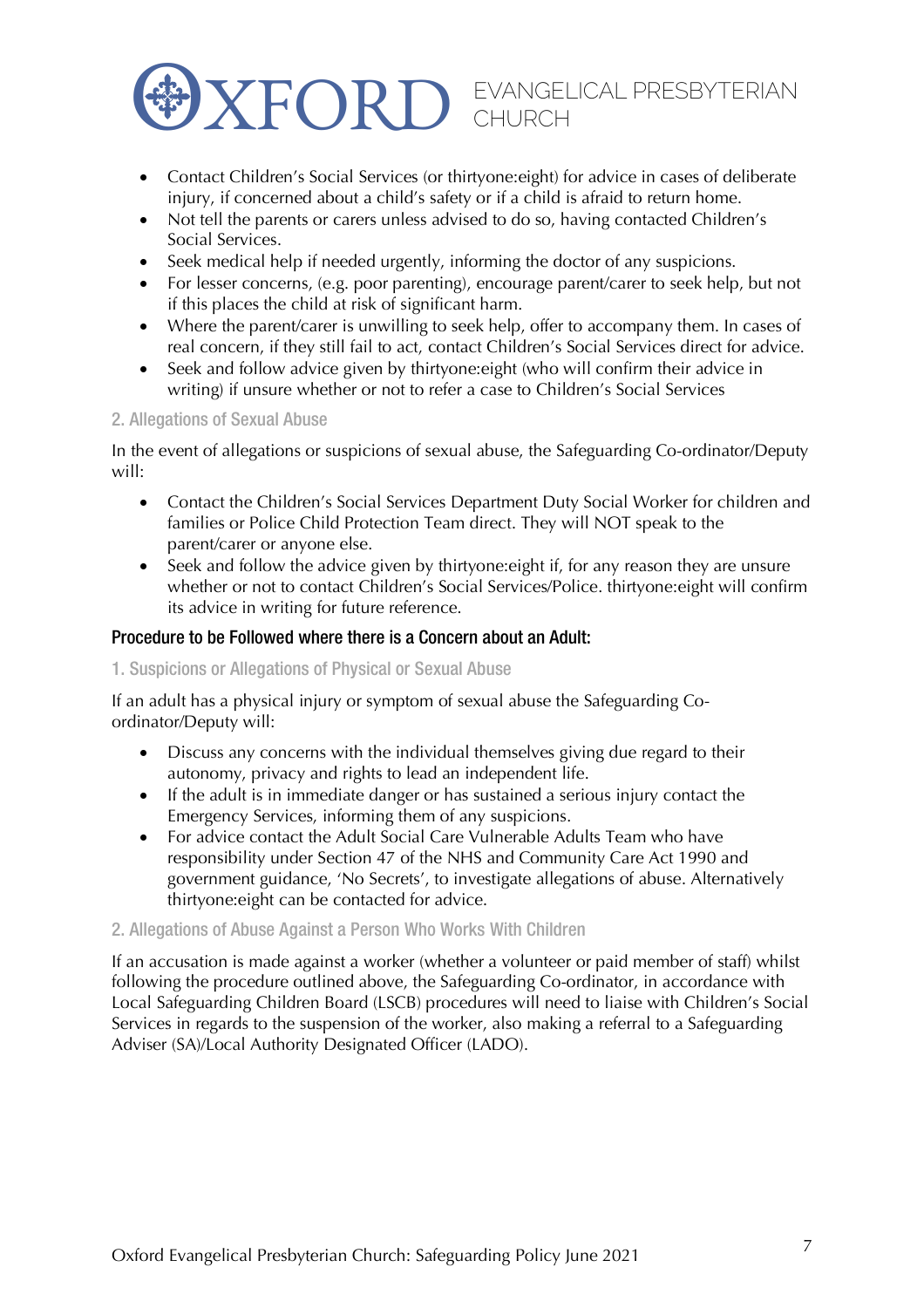

# Section 3: Prevention (Safe and Secure – Standards 3 and 4)

# Safe Recruitment

The eldership will ensure all workers will be appointed, trained, supported, and supervised in accordance with government guidance on safe recruitment. This includes ensuring that:

- There is a written job description/person specification for the post
- Those applying have completed an application form and a self declaration form
- Those short listed have been interviewed
- Safeguarding has been discussed at interview
- Written references have been obtained, and followed up where appropriate
- A disclosure and barring check has been completed (we will comply with Code of Practice requirements concerning the fair treatment of applicants and the handling of information)
- Oualifications where relevant have been verified
- A suitable training programme is provided for the successful applicant
- The applicant has completed a probationary period
- The applicant has been given a copy of the organisation's safeguarding policy and knows how to report concerns.

## Management of Workers – Codes of Conduct

As a eldership we are committed to supporting all workers and ensuring they receive support and supervision. All workers have been issued with a code of conduct towards children, young people and adults. The eldership undertakes to follow the principles found within the 'Abuse Of Trust' guidance issued by the Home Office and it is therefore unacceptable for those in a position of trust to engage in any behaviour which might allow a sexual relationship to develop for as long as the relationship of trust continues.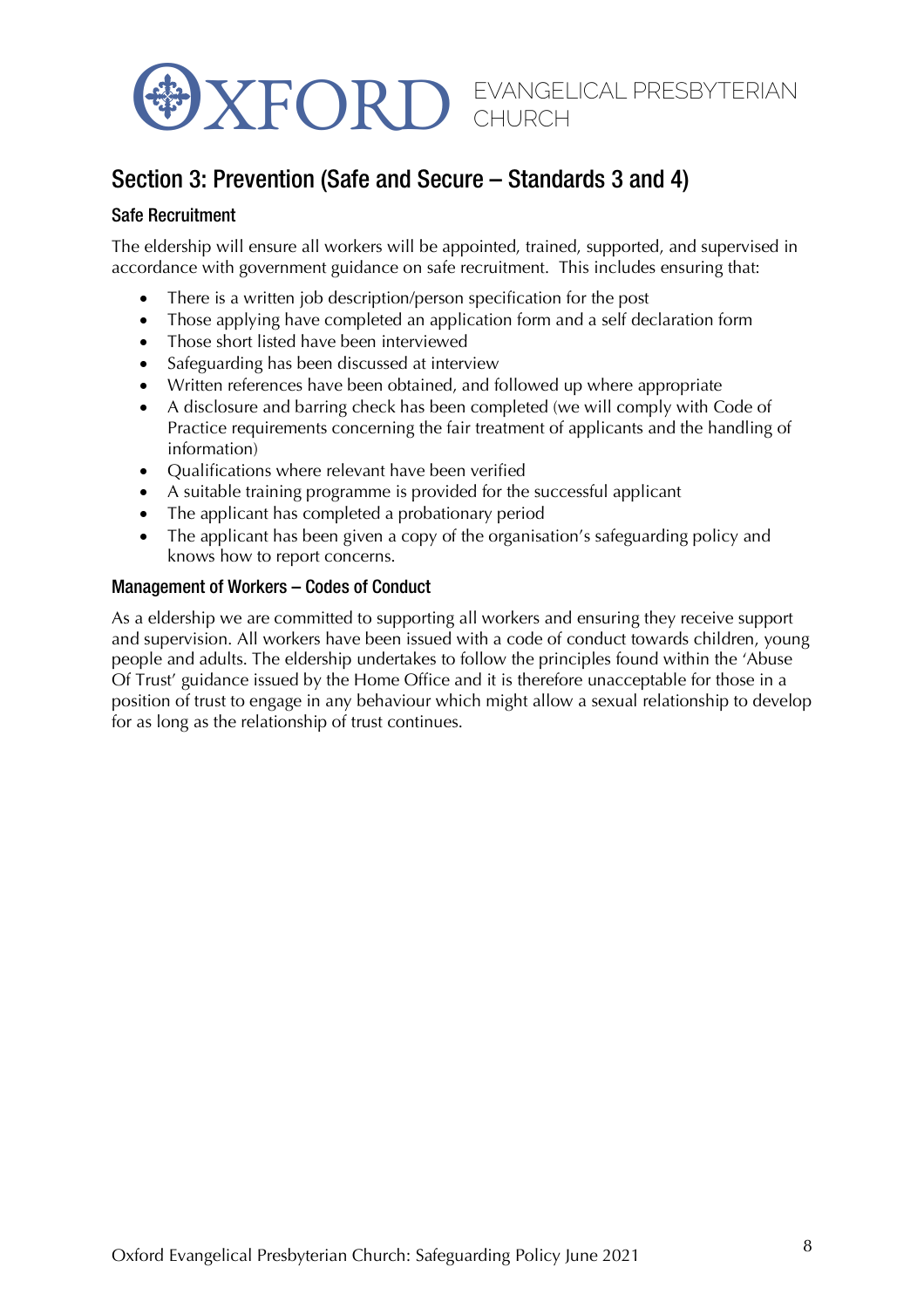

# Section 4: Pastoral Care (Safe and Secure – Standards 8 and 9)

# Supporting those Affected by Abuse

The eldership is committed to offering pastoral care, working with statutory agencies as appropriate, and support to all those who have been affected by abuse who have contact with or are part of the place of worship/organisation.

## Working with Offenders

When someone attending the place of worship/organisation is known to have abused children, or is known to be a risk to adults the eldership will supervise the individual concerned and offer pastoral care, but in its safeguarding commitment to the protection of children and adults, set boundaries for that person which they will be expected to keep.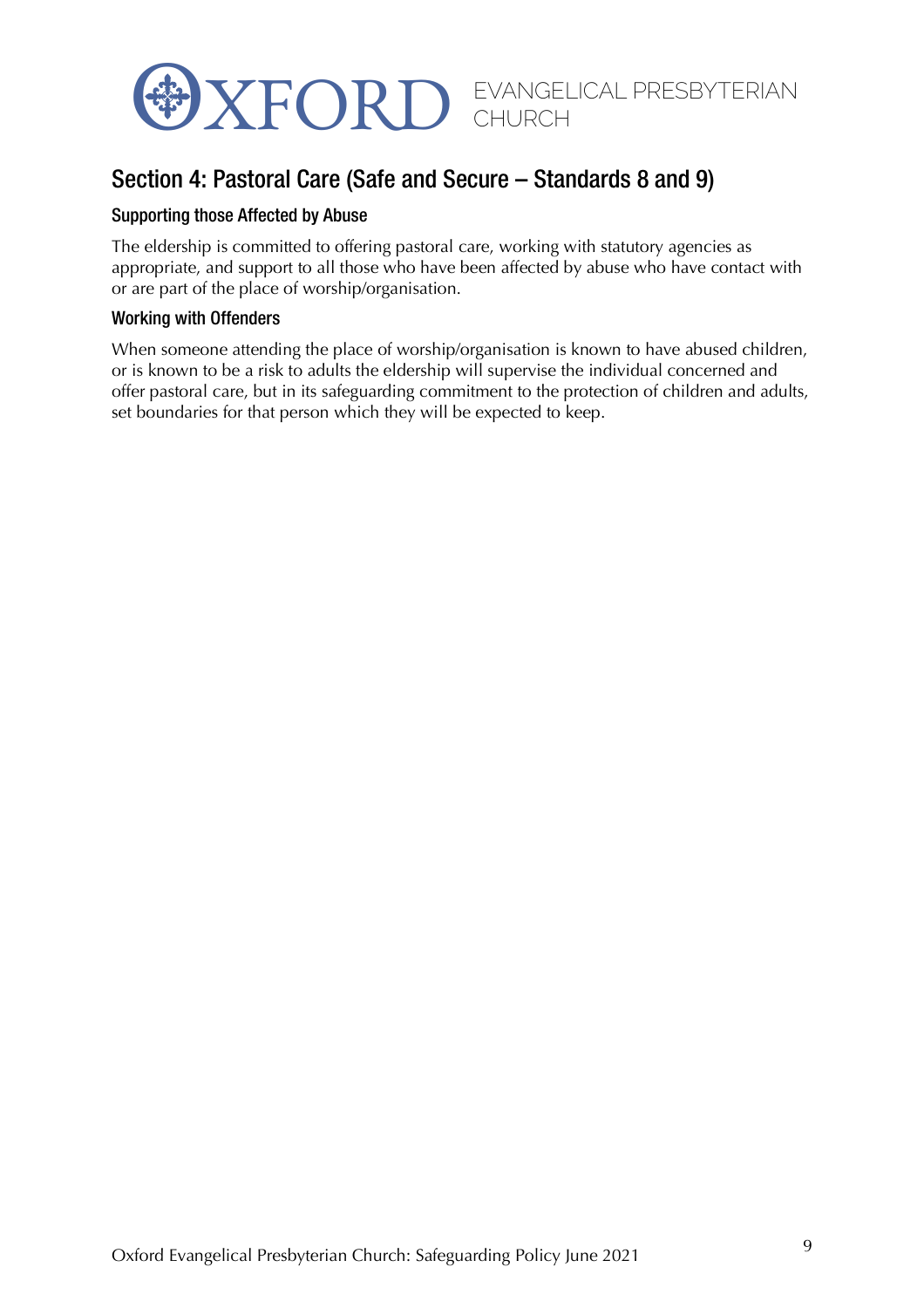

# Section 5: Practice Guidelines (Safe and Secure – Standards 5, 6 and 10)

As an organisation/place of worship working with children, young people, and adults we wish to operate and promote good working practice. This will enable workers to run activities safely, develop good relationships and minimise the risk of false accusation.

We are developing general good practice guidelines to cover our activities involving children and vulnerable adults and will circulate them to all staff and volunteers.

## Working in Partnership

The diversity of organisations and settings means there can be great variation in practice when it comes to safeguarding children, young people, and adults. This can be because of cultural tradition, belief, and religious practice or understanding, for example, of what constitutes abuse.

We therefore have clear guidelines in regards to our expectations of those with whom we work in partnership, whether in the UK or not. We will discuss with all partners our safeguarding expectations and have a partnership agreement for safeguarding. It is also our expectation that any organisation using our premises, as part of the letting agreement will have their own policy that meets thirtyone:eight's safeguarding standards.

Good communication is essential in promoting safeguarding, both to those we wish to protect, to everyone involved in working with children and adults and to all those with whom we work in partnership. This safeguarding policy is just one means of promoting safeguarding.

| Signed by: | $Onbig.   _0 \cdot \overline{h}$ | Rev. Andrew Young   |
|------------|----------------------------------|---------------------|
|            | $R$ Muller                       | Rev. David Pfeiffer |
| Date:      | 29/06/21                         |                     |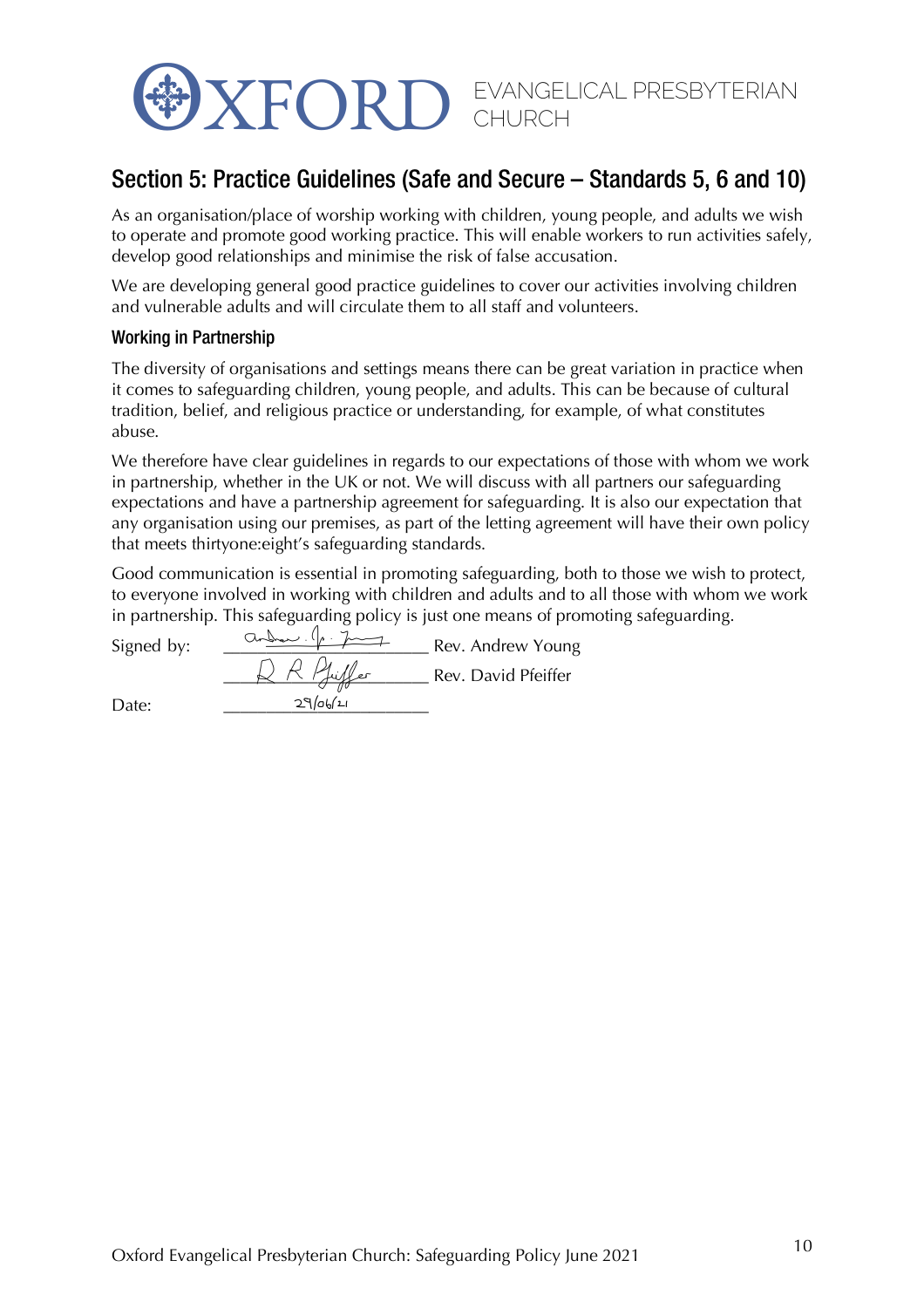

# Appendix 1: Definitions of Abuse: Abuse of a Child

# Introduction

Abuse and neglect are forms of maltreatment of a child. Somebody may abuse or neglect a child by inflicting harm, or by failing to act to prevent harm.

Children may be abused in a family or in an institutional or community setting; by those known to them or, more rarely, by a stranger. They may be abused by an adult or adults or another child or children.

Child protection legislation throughout the UK is based on the United Nations Convention on the Rights of the Child. Each nation within the UK has incorporated the convention within its legislation and guidance.

# England

The four definitions of abuse below operate in England based on the government guidance 'Working Together to Safeguard Children (2010)'.

## What is abuse and neglect?

Abuse and neglect are forms of maltreatment of a child. Somebody may abuse or neglect a child by inflicting harm, or by failing to act to prevent harm. Children may be abused in a family or in an institutional or community setting, by those known to them or, more rarely, by a stranger for example, via the internet. They may be abused by an adult or adults, or another child or children.

Physical abuse: Physical abuse may involve hitting, shaking, throwing, poisoning, burning or scalding, drowning, suffocating, or otherwise causing physical harm to a child. Physical harm may also be caused when a parent or carer fabricates the symptoms of, or deliberately induces, illness in a child.

Emotional abuse: Emotional abuse is the persistent emotional maltreatment of a child such as to cause severe and persistent adverse effects on the child's emotional development.

It may involve conveying to children that they are worthless or unloved, inadequate, or valued only insofar as they meet the needs of another person. It may include not giving the child opportunities to express their views, deliberately silencing them or 'making fun' of what they say or how they communicate. It may feature age or developmentally inappropriate expectations being imposed on children. These may include interactions that are beyond the child's developmental capability, as well as overprotection and limitation of exploration and learning, or preventing the child participating in normal social interaction. It may involve seeing or hearing the ill-treatment of another. It may involve serious bullying (including cyberbullying), causing children frequently to feel frightened or in danger, or the exploitation or corruption of children. Some level of emotional abuse is involved in all types of maltreatment of a child, though it may occur alone.

Sexual abuse: Sexual abuse involves forcing or enticing a child or young person to take part in sexual activities, not necessarily involving a high level of violence, whether or not the child is aware of what is happening. The activities may involve physical contact, including assault by penetration (for example, rape or oral sex) or non-penetrative acts such as masturbation, kissing, rubbing and touching outside of clothing. They may also include non-contact activities, such as involving children in looking at, or in the production of, sexual images, watching sexual activities, encouraging children to behave in sexually inappropriate ways, or grooming a child in preparation for abuse (including via the internet). Sexual abuse is not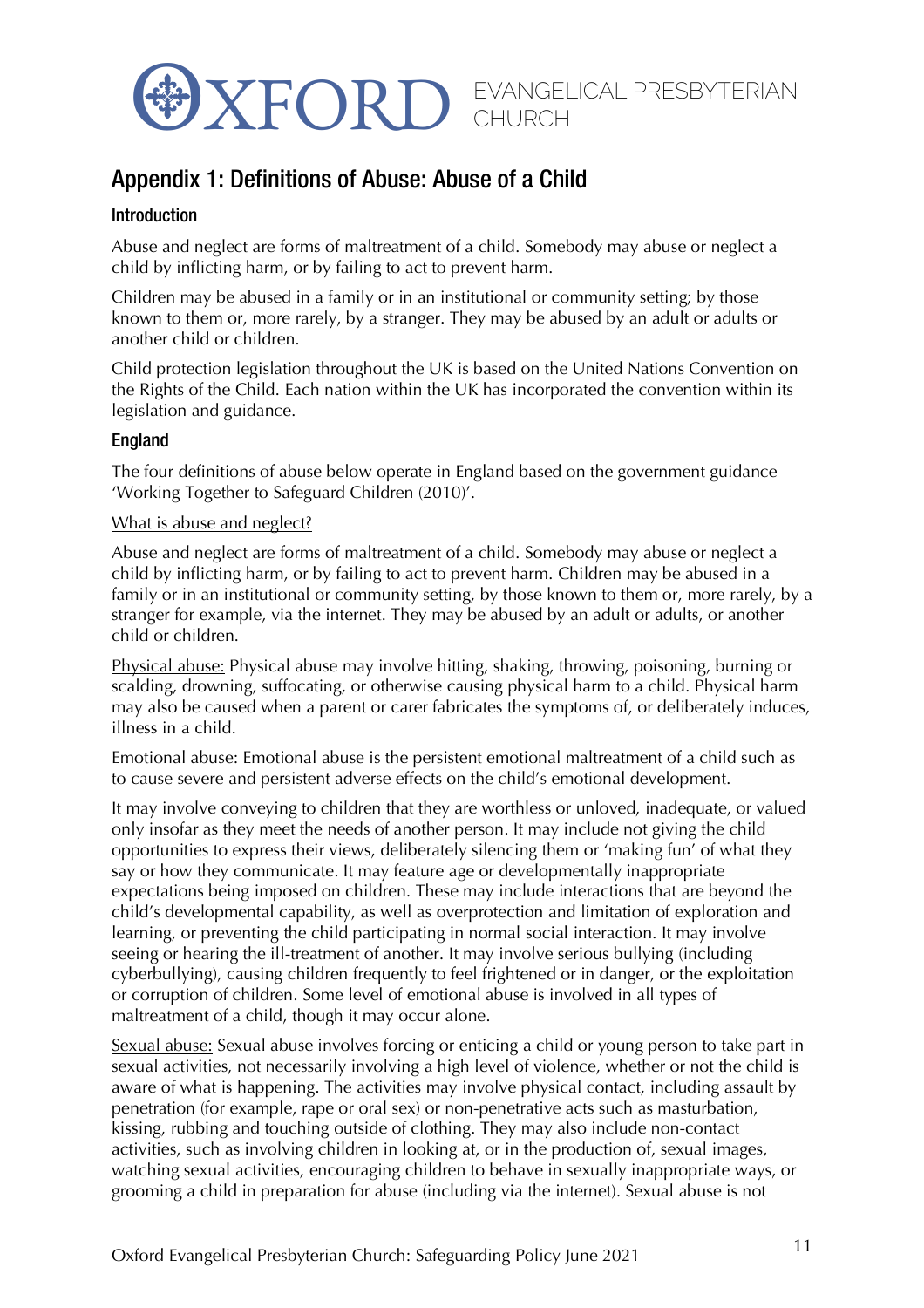

solely perpetrated by adult males. Women can also commit acts of sexual abuse, as can other children.

Neglect: Neglect is the persistent failure to meet a child's basic physical and/or psychological needs, likely to result in the serious impairment of the child's health or development. Neglect may occur during pregnancy as a result of maternal substance abuse. Once a child is born, neglect may involve a parent or carer failing to:

- Provide adequate food, clothing and shelter (including exclusion from home or abandonment);
- Protect a child from physical and emotional harm or danger;
- Ensure adequate supervision (including the use of inadequate care-givers); or
- Ensure access to appropriate medical care or treatment.

It may also include neglect of, or unresponsiveness to, a child's basic emotional needs.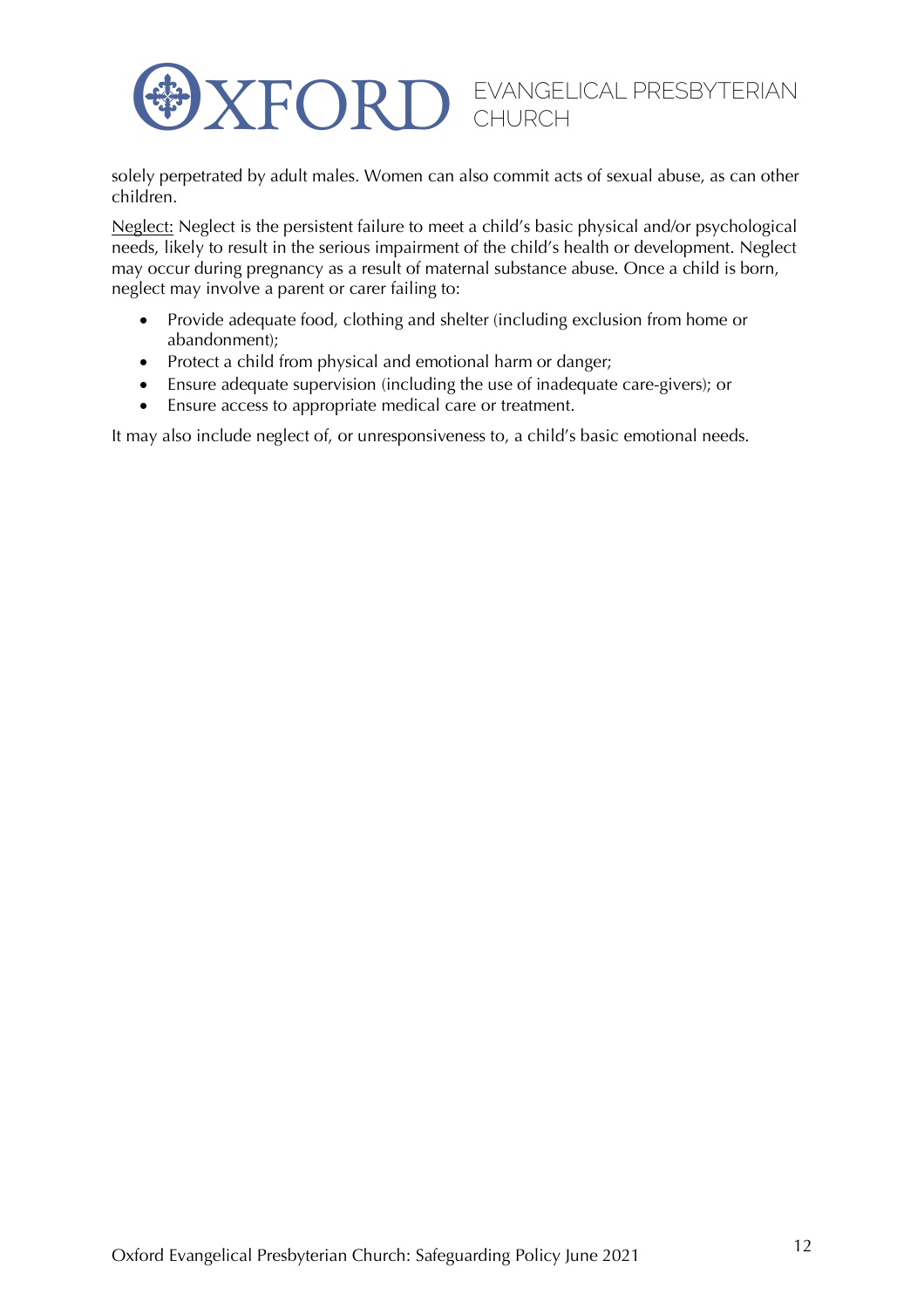

# Appendix 2: Definitions of Abuse: Abuse of an Adult

The following definition of abuse is laid down in 'No Secrets: Guidance on developing and implementing multi-agency policies and procedures to protect adults from abuse (Department of Health 2000):

'Abuse is a violation of an individual's human and civil rights by any other person or persons. In giving substance to that statement, however, consideration needs to be given to a number of factors:

Abuse may consist of a single act or repeated acts. It may be physical, verbal or psychological, it may be an act of neglect or an omission to act, or it may occur when a vulnerable person is persuaded to enter into a financial or sexual transaction to which he or she has not consented, or cannot consent. Abuse can occur in any relationship and may result in significant harm to, or exploitation of, the person subjected to it'.

Physical Abuse: This is the infliction of pain or physical injury, which is either caused deliberately, or through lack of care.

Sexual Abuse: This is the involvement in sexual activities to which the person has not consented or does not truly comprehend and so cannot give informed consent, or where the other party is in a position of trust, power or authority and uses this to override or overcome lack of consent.

Psychological or Emotional Abuse: These are acts or behaviour, which cause mental distress or anguish or negates the wishes of the adult. It is also behaviour that has a harmful effect on the adult's emotional health and development or any other form of mental cruelty.

Financial or Material Abuse: This is the inappropriate use, misappropriation, embezzlement or theft of money, property or possessions

Neglect or Act of Omission: This is the repeated deprivation of assistance that the adult needs for important activities of daily living, including the failure to intervene in behaviour which is dangerous to the adult or to others. A vulnerable person may be suffering from neglect when their general well being or development is impaired.

Discriminatory Abuse: This is the inappropriate treatment of a adult because of their age, gender, race, religion, cultural background, sexuality, disability etc. Discriminatory abuse exists when values, beliefs or culture result in a misuse of power that denies opportunity to some groups or individuals. Discriminatory abuse links to all other forms of abuse.

Institutional Abuse: This is the mistreatment or abuse of an adult by a regime or individuals within an institution (e.g. hospital or care home) or in the community. It can be through repeated acts of poor or inadequate care and neglect or poor professional practice.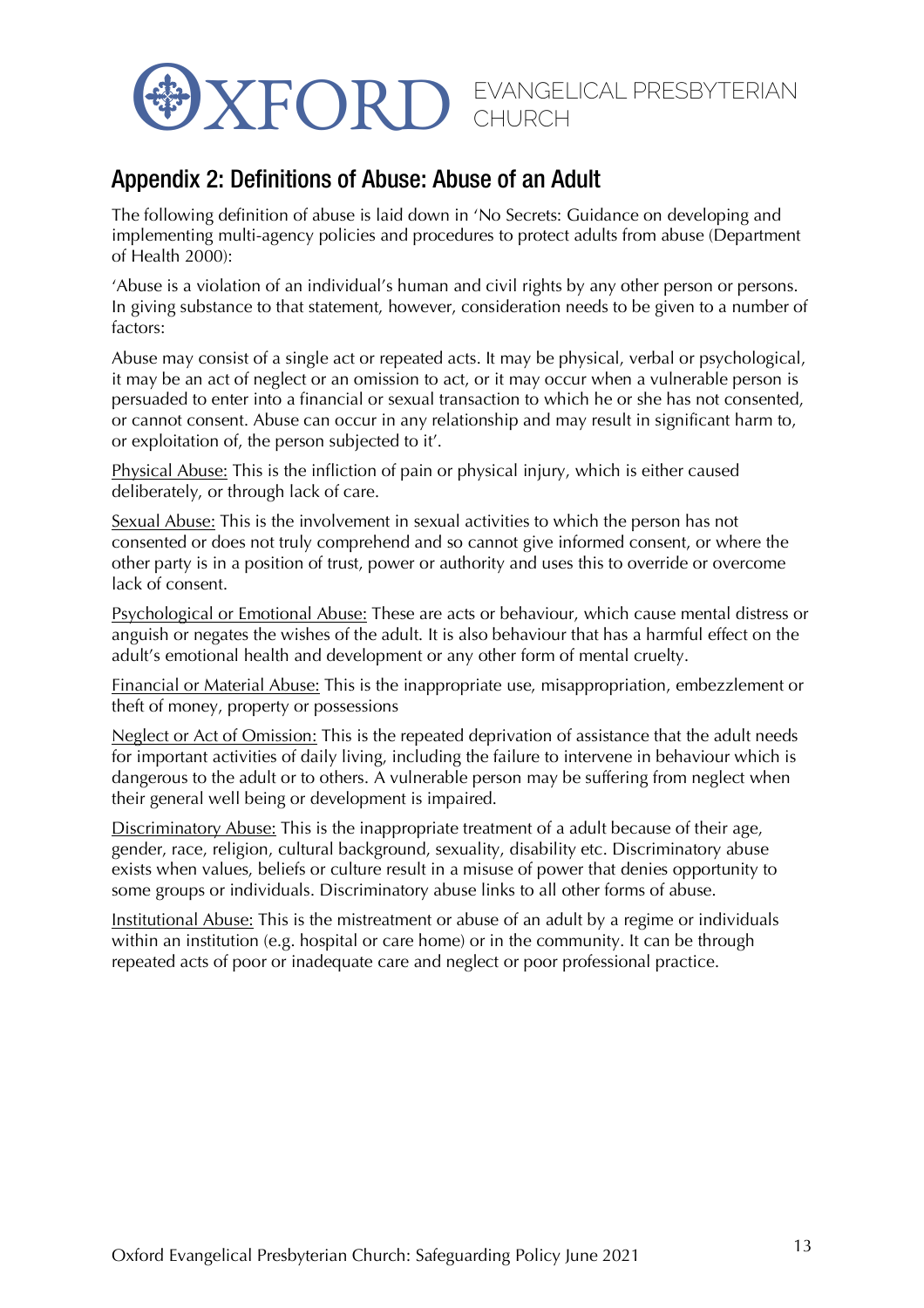

# Appendix 3: Further Definitions of Abuse

# Significant Harm

This relates to the degree of harm that triggers statutory action to protect a child. It is based on the individual child's health or development compared to that which could reasonably be expected of a similar child. e.g. severity of ill treatment, degree and extent of physical harm, duration and frequency of abuse and neglect, premeditation. Department of Health guidance suggests that 'significant' means 'considerable, noteworthy or important.'

# Children in Whom Illness is Fabricated or Induced (formerly known as Munchausen's Syndrome By Proxy)

This is a form of child abuse in which the parents or carers give false accounts of symptoms in their children and may fake signs of illness (to draw attention to themselves). They seek repeated medical investigations and needless treatment for their children. The government guidance on this is found in 'Safeguarding Children in whom Illness is Fabricated or Induced' (2002).

## Spiritual Abuse

Linked with emotional abuse, spiritual abuse could be defined as an abuse of power, often done in the name of God or religion, which involves manipulating or coercing someone into thinking, saying or doing things without respecting their right to choose for themselves. Some indicators of spiritual abuse might be a leader who is intimidating and imposes his/her will on other people, perhaps threatening dire consequences or the wrath of God if disobeyed. He or she may say that God has revealed certain things to them and so they know what is right. Those under their leadership are fearful to challenge or disagree, believing they will lose the leader's (or more seriously God's) acceptance and approval.

## Domestic Violence

The shared Association of Chief Police Officers (ACPO), Crown Prosecution Service (CPS) and government definition of domestic violence is: 'any incident of threatening behaviour, violence or abuse (psychological, physical, sexual, financial or emotional) between adults, aged 18 and over, who are or have been intimate partners or family members, regardless of gender and sexuality.' (Family members are defined as mother, father, son, daughter, brother, sister and grandparents, whether directly related, in-laws or step-family.)

In 2004 the Government's definition of domestic violence was extended to include acts perpetrated by extended family members as well as intimate partners. Consequently, acts such as forced marriage and other so-called 'honour crimes', which can include abduction and homicide, can now come under the definition of domestic violence.

The definition of domestic violence in Working Together 2010 states:

Forced marriage and honour-based violence are human rights abuses and fall within the Government's definition of domestic violence. (Section 6.21)

Home Office (2009) What is Domestic Violence? London: Home Office defines domestic violence as 'Any incident of threatening behaviour, violence or abuse (psychological, physical, sexual, financial or emotional) between adults who are or have been intimate partners or family members, regardless of gender or sexuality'. Nearly a quarter of adults in England are victims of domestic violence. Although both men and women can be victimised in this way, a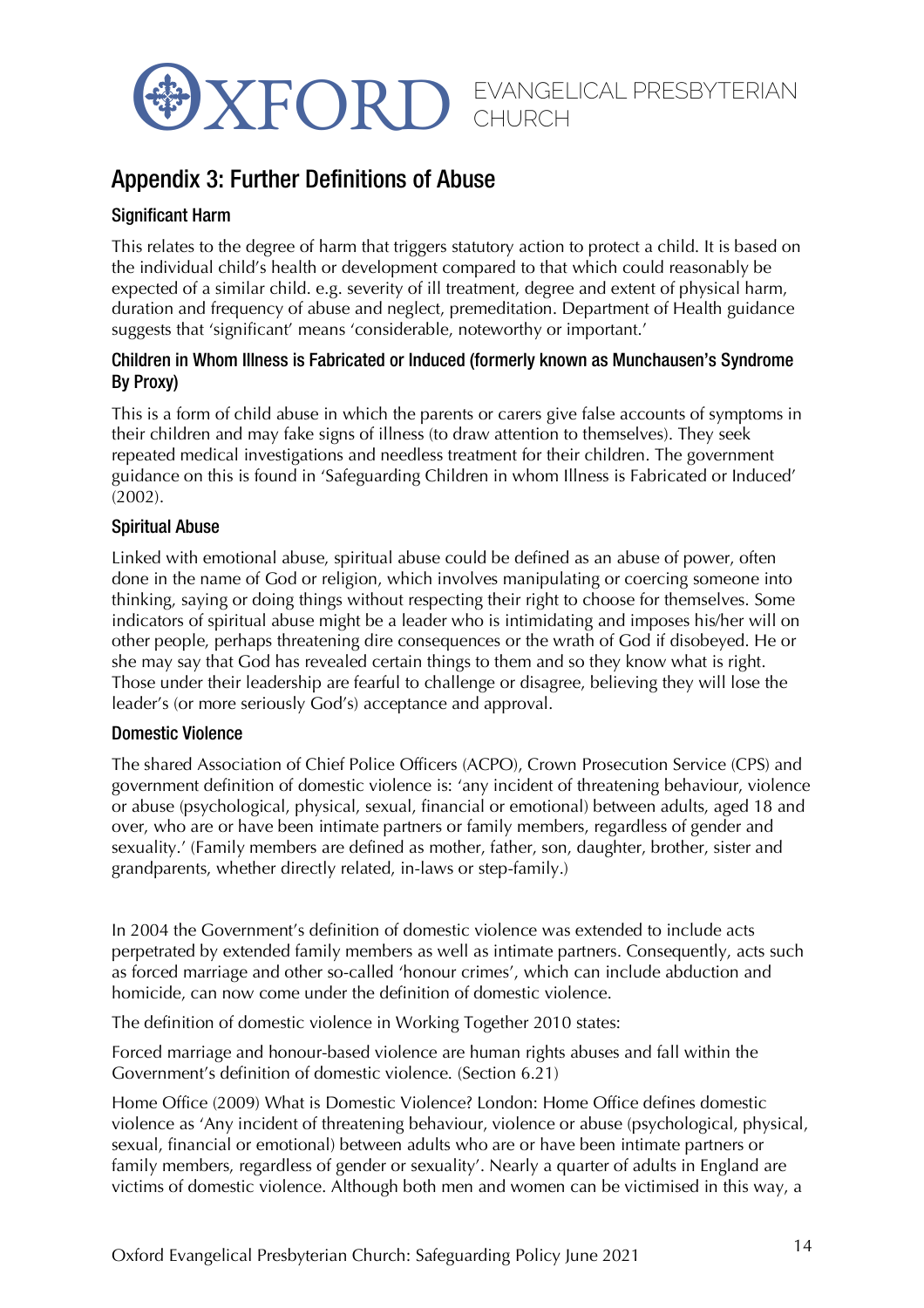

greater proportion of women experience all forms of domestic violence, and are more likely to be seriously injured or killed by their partner, ex-partner or lover. (Section 9.17)

# Investigating Complex (Organised or Multiple) Abuse

This abuse may be defined as abuse involving one or more abusers and a number of children. The abusers concerned may be acting in concert to abuse children, sometimes acting in isolation, or may be using an institutional framework or position of authority to recruit children for abuse.

Complex abuse occurs both as part of a network of abuse across a family or community, and within institutions such as residential homes or schools. Such abuse is profoundly traumatic for the children who become involved. Its investigation is time-consuming and demanding work, requiring specialist skills from both police and social work staff. Some investigations become extremely complex because of the number of places and people involved, and the timescale over which abuse is alleged to have occurred. The complexity is heightened where, as in historical cases, the alleged victims are no longer living in the setting where the incidents occurred or where the alleged perpetrators are also no longer linked to the setting or employment role. (Working Together 2010 Sections: 6.10 – 6.11)

# Child Prostitution

Working Together to Safeguard Children' (2006) Section 6.2 stated:

Children involved in prostitution and other forms of commercial sexual exploitation should be treated primarily as the victims of abuse, and their needs require careful assessment.

See also 'Safeguarding Children Involved in Prostitution (2000)

In Working Together to Safeguard Children (2010) it states:

New offences targeted at those who sexually exploit children and young people

The Sexual Offences Act 2003 introduced a number of new offences to deal with those who sexually exploit children and young people. The offences protect children up to the age of 18 and can attract tough penalties. They include:

- Paying for the sexual services of a child;
- Causing or inciting child prostitution;
- Arranging or facilitating child prostitution; and
- Controlling a child prostitute.

# (Section 12.10)

# Female Genital Mutilation (FGM)

The World Health Organization defined FGM as all procedures involving partial or total removal or stitching up of the female genitalia or other injury to the female genital organs whether for cultural or other non-therapeutic reasons.

# Working Together (2010) states:

Female genital mutilation (FGM) is a collective term for procedures which include the removal of part or all of the external female genitalia for cultural or other nontherapeutic reasons. The practice is medically unnecessary, extremely painful and has serious health consequences, both at the time when the mutilation is carried out and in later life. The procedure is typically performed on girls aged between four and thirteen, but in some cases FGM is performed on new born infants or on young women before marriage or pregnancy. A number of girls die as a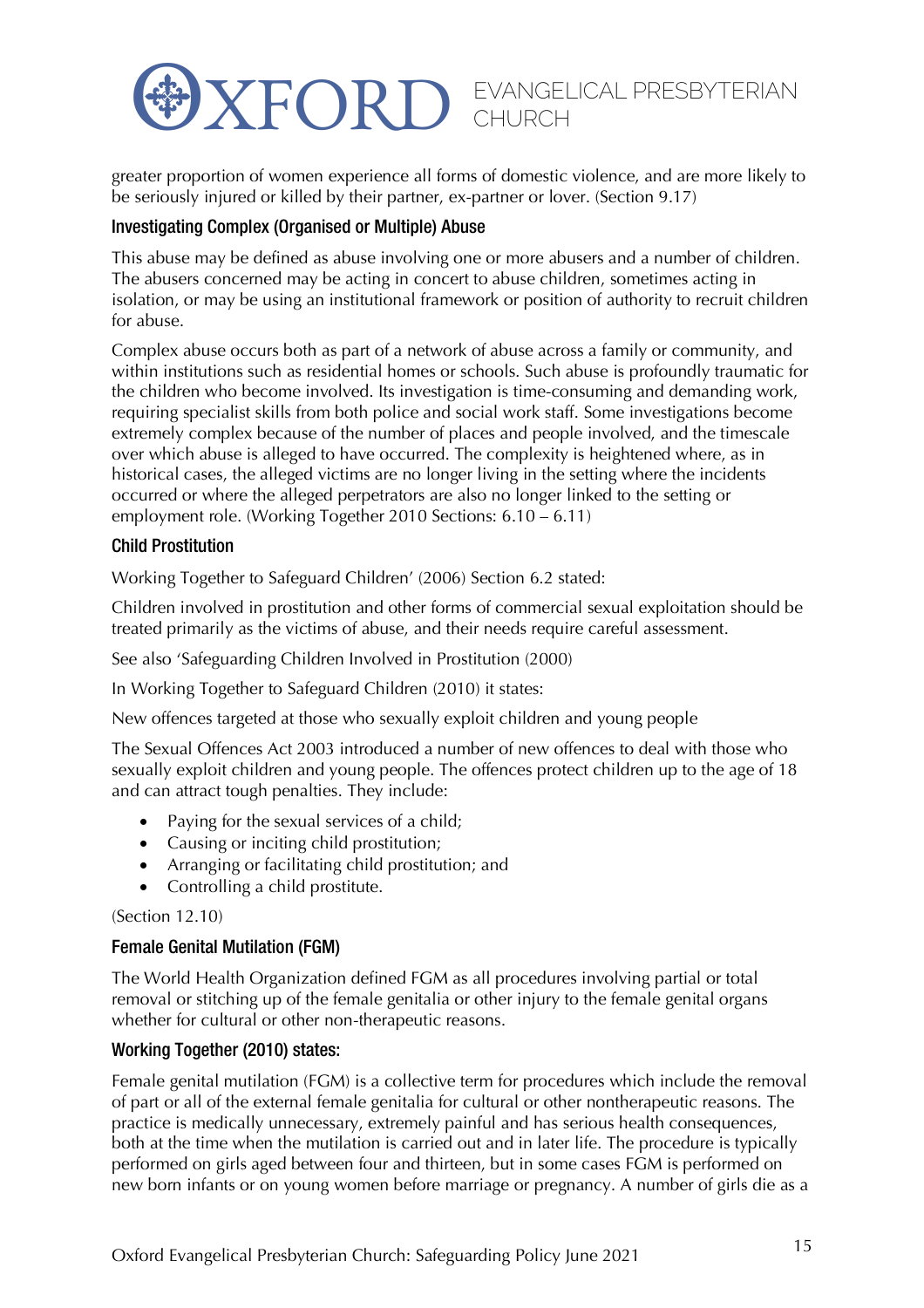

direct result of the procedure from blood loss or infection, either following the procedure or subsequently in childbirth.

FGM has been a criminal offence in the UK since the Prohibition of Female Circumcision Act 1985 was passed. The Female Genital Mutilation Act 2003 replaced the 1985 Act and made it an offence for UK nationals or permanent UK residents to carry out FGM abroad, or to aid, abet, counsel or procure the carrying out of FGM abroad, even in countries where the practice is legal. Further information about the Act can be found in Home Office Circular 10/2004 [Found at www.homeoffice.gov.uk].

FGM is much more common than most people realise, both worldwide and in the UK. It is reportedly practised in 28 African countries and in parts of the Middle and Far East but is increasingly found in Western Europe and other developed countries, primarily amongst immigrant and refugee communities. There are substantial populations from countries where FGM is endemic in London, Liverpool, Birmingham, Sheffield and Cardiff but it is likely that communities in which FGM is practised reside throughout the UK. It has been estimated that up to 24,000 girls under the age of 15 are at risk of FGM in the UK. [Available from Dorkenoo et al, 2007 FORWARD UK]. (Sections 6.14 – 6.16)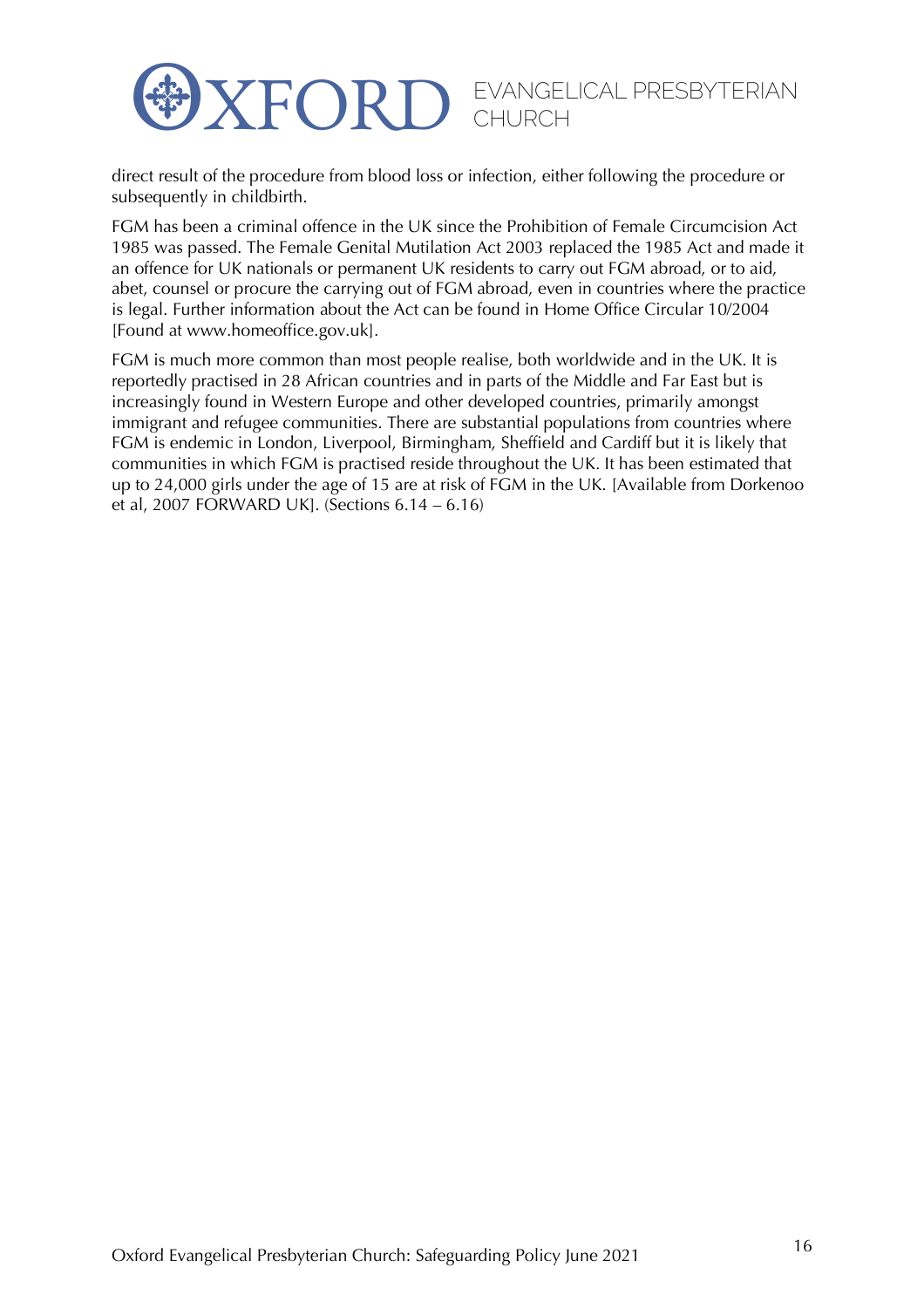

# Appendix 4: Signs of Possible Abuse (Child)

The following signs could be indicators that abuse has taken place but should be considered in context of the child's whole life.

## Physical

- Injuries not consistent with the explanation given for them
- Injuries that occur in places not normally exposed to falls, rough games, etc
- Injuries that have not received medical attention
- Reluctance to change for, or participate in, games or swimming
- Repeated urinary infections or unexplained tummy pains
- Bruises on babies, bites, burns, fractures etc which do not have an accidental explanation\*
- Cuts/scratches/substance abuse\*

## Sexual

- Any allegations made concerning sexual abuse
- Excessive preoccupation with sexual matters and detailed knowledge of adult sexual behaviour
- Age-inappropriate sexual activity through words, play or drawing
- Child who is sexually provocative or seductive with adults
- Inappropriate bed-sharing arrangements at home
- Severe sleep disturbances with fears, phobias, vivid dreams or nightmares, sometimes with overt or veiled sexual connotations
- Eating disorders anorexia, bulimia\*

## Emotional

- Changes or regression in mood or behaviour, particularly where a child withdraws or becomes clinging.
- Depression, aggression, extreme anxiety.
- Nervousness, frozen watchfulness
- Obsessions or phobias
- Sudden under-achievement or lack of concentration
- Inappropriate relationships with peers and/or adults
- Attention-seeking behaviour
- Persistent tiredness
- Running away/stealing/lying

## Neglect

- Under nourishment, failure to grow, constant hunger, stealing or gorging food, Untreated illnesses,
- Inadequate care, etc

\*These indicate the possibility that a child or young person is self-harming. Approximately 20,000 are treated in accident and emergency departments in the UK each year.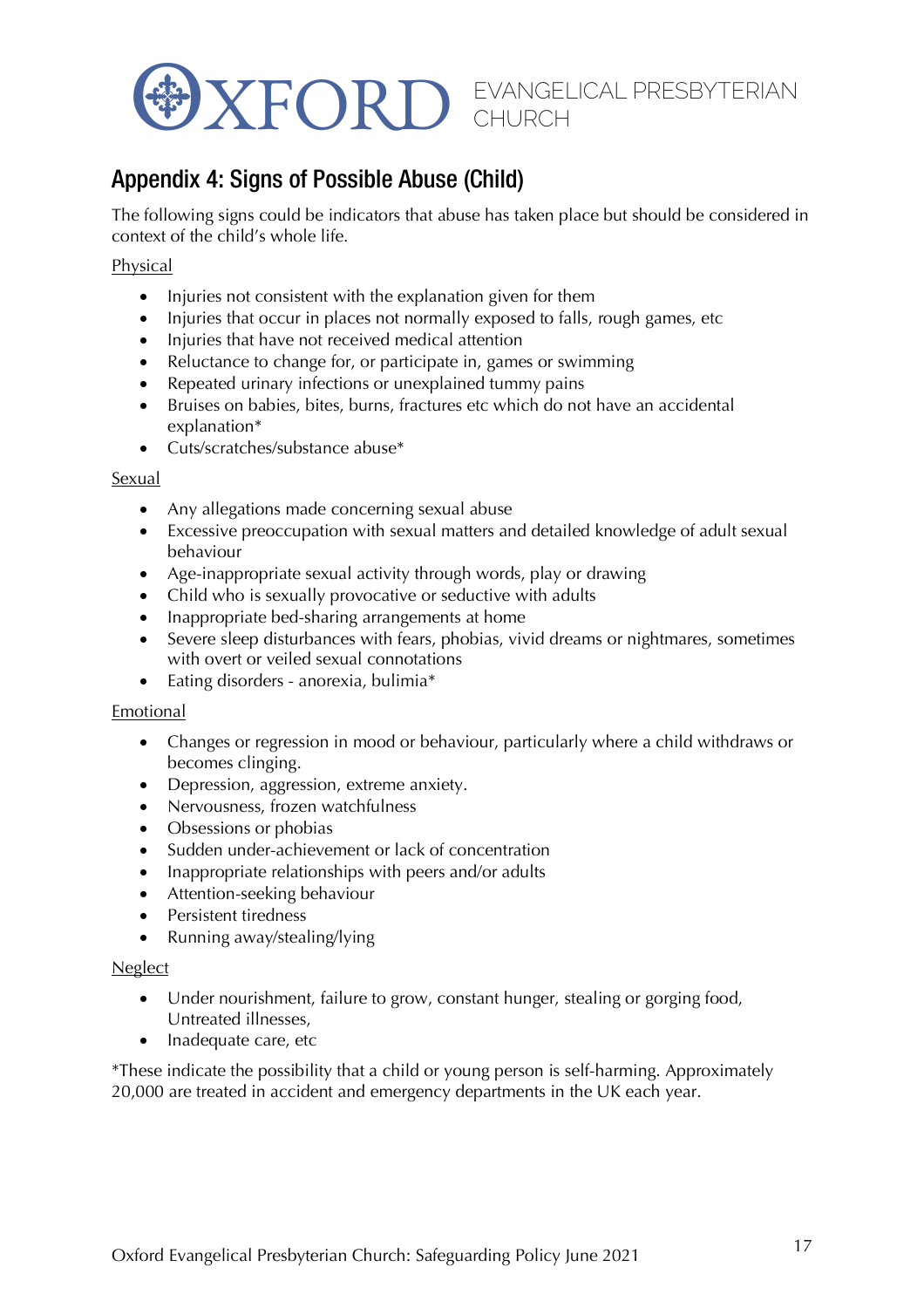

# Appendix 5: Signs of Possible Abuse (Adult)

## **Physical**

- A history of unexplained falls, fractures, bruises, burns, minor injuries
- Signs of under or over use of medication and/or medical problems unattended

## Sexual

- Pregnancy in a woman who is unable to consent to sexual intercourse
- Unexplained change in behaviour or sexually implicit/explicit behaviour
- Torn, stained or bloody underwear and/or unusual difficulty in walking or sitting
- Infections or sexually transmitted diseases
- Full or partial disclosure or hints of sexual abuse
- Self-harming

## **Psychological**

- Alteration in psychological state e.g. withdrawn, agitated, anxious, tearful
- Intimidated or subdued in the presence of the carer
- Fearful, flinching or frightened of making choices or expressing wishes
- Unexplained paranoia

## Financial or Material

- Disparity between assets and living conditions
- Unexplained withdrawals from accounts or disappearance of financial documents
- Sudden inability to pay bills
- Carers or professionals fail to account for expenses incurred on a person's behalf
- Recent changes of deeds or title to property

## Neglect or Omission

- Malnutrition, weight loss and /or persistent hunger
- Poor physical condition, poor hygiene, varicose ulcers, pressure sores
- Being left in wet clothing or bedding and/or clothing in a poor condition
- Failure to access appropriate health, educational services or social care
- No callers or visitors

## **Discriminatory**

- Inappropriate remarks, comments or lack of respect
- Poor quality or avoidance of care

## **Institutional**

- Lack of flexibility or choice over meals, bed times, visitors, phone calls etc
- Inadequate medical care and misuse of medication
- Inappropriate use of restraint
- Sensory deprivation e.g. denial of use of spectacles or hearing aids
- Missing documents and/or absence of individual care plans
- Public discussion of private matter
- Lack of opportunity for social, educational or recreational activity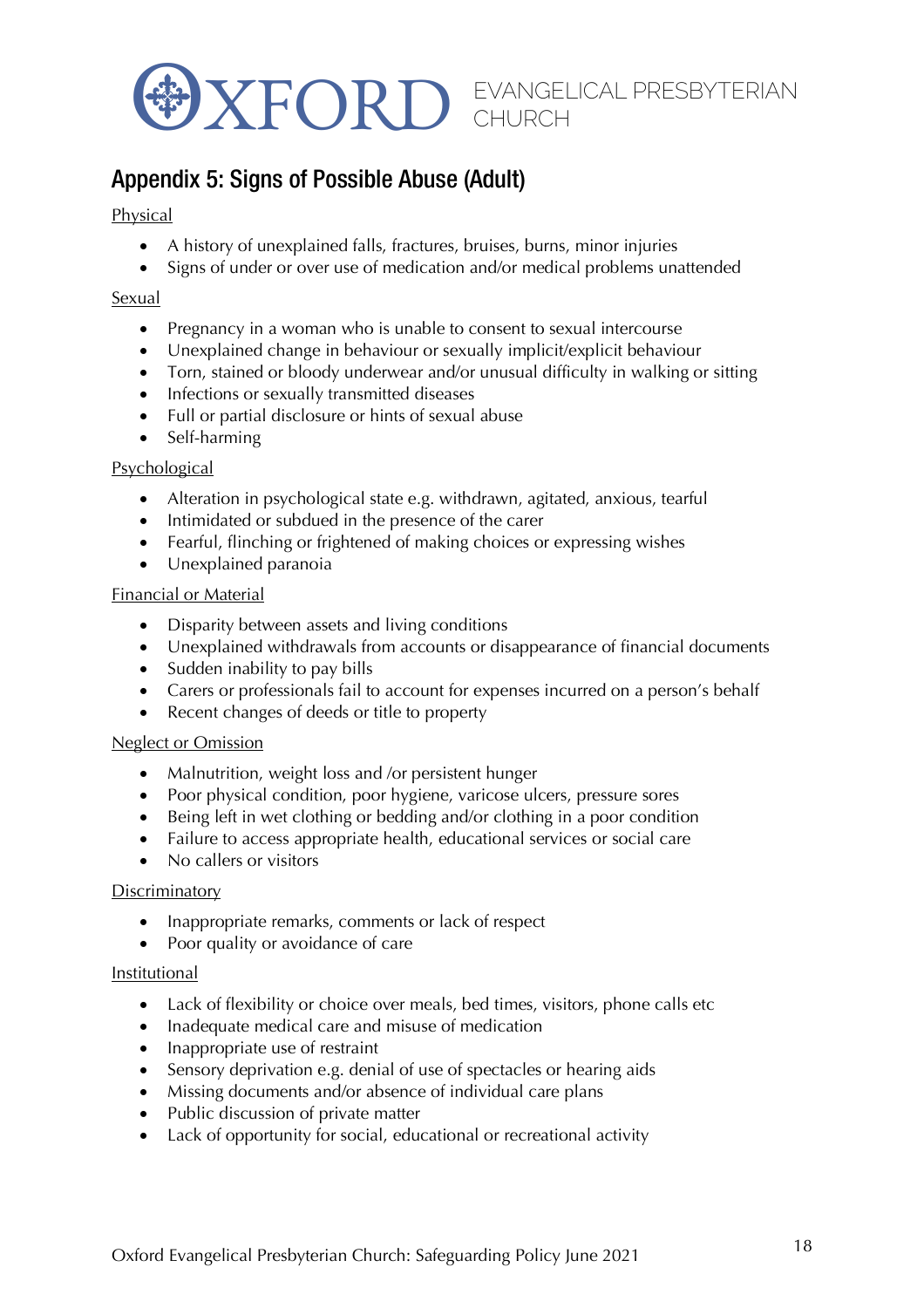

# Appendix 6: Responding to a Disclosure of Abuse: Effective Listening

Ensure the physical environment is welcoming, giving opportunity for the child or adult to talk in private but making sure others are aware the conversation is taking place.

- It is especially important to allow time and space for the person to talk
- Above everything else listen without interrupting
- Be attentive and look at them whilst they are speaking
- Show acceptance of what they say (however unlikely the story may sound) by reflecting back words or short phrases they have used
- Try to remain calm, even if on the inside you are feeling something different
- Be honest and don't make promises you can't keep regarding confidentiality
- If they decide not to tell you after all, accept their decision but let them know that you are always ready to listen.
- Use language that is age appropriate and, for those with disabilities, ensure there is someone available who understands sign language, Braille etc.

## Helpful Responses:

- You have done the right thing in telling
- I am glad you have told me
- I will try to help you

## Don't Say:

- Why didn't you tell anyone before?
- I can't believe it!
- Are you sure this is true?
- Why? How? When? Who? Where?
- I am shocked, don't tell anyone else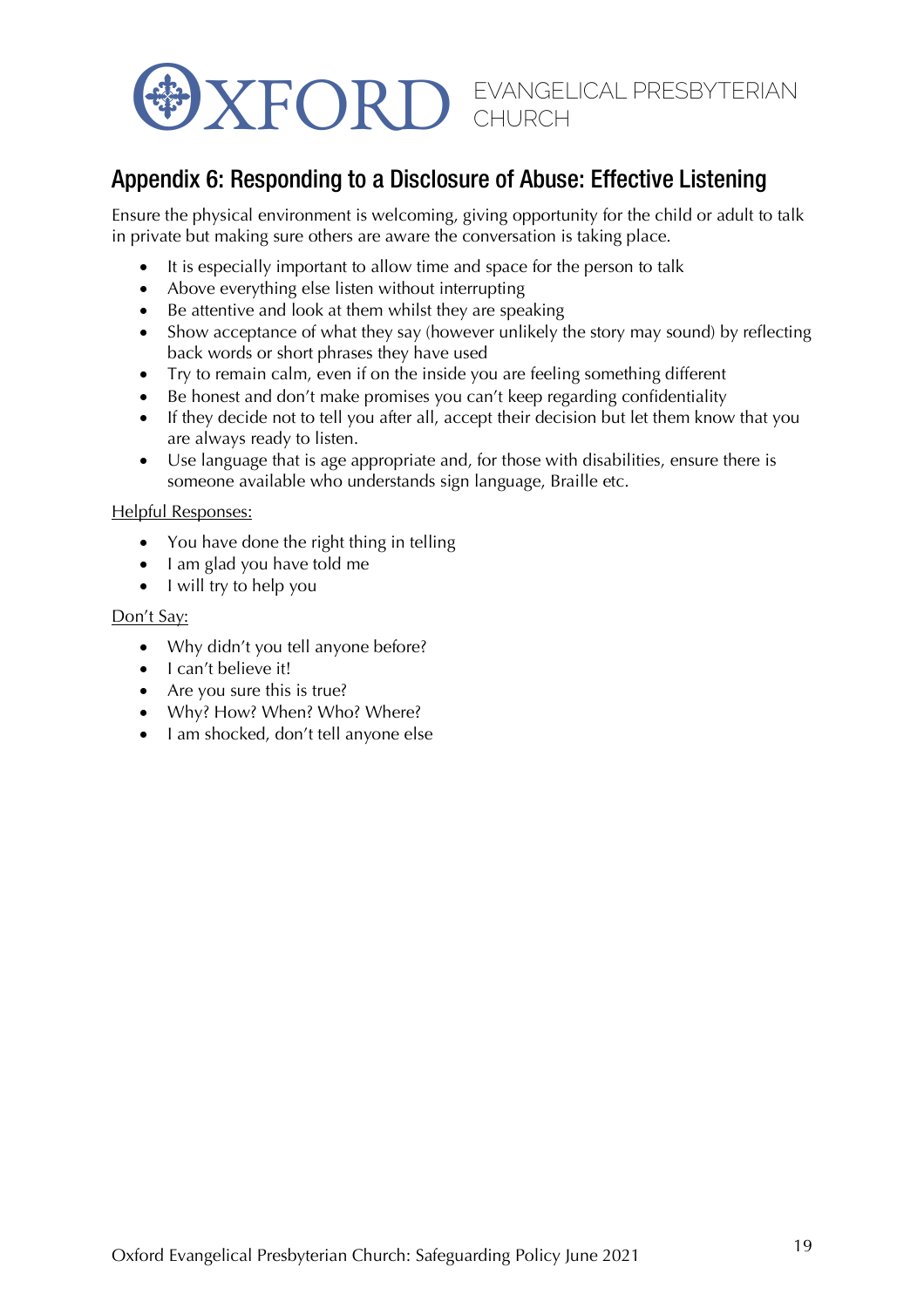

# Appendix 7: Eldership Safeguarding Statement

The eldership Rev Andrew Young and Rev David Pfeiffer [hereafter referred to as eldership] recognises the importance of its ministry /work with children and young people and adults in need of protection and its responsibility to protect everyone entrusted to our care.

The following statement was agreed by the eldership/organisation on:

This place of worship/organisation is committed to the safeguarding of children and adults and ensuring their well-being.

Specifically:

- We recognise that we all have a responsibility to help prevent the physical, sexual, emotional abuse and neglect of children and young people (those under 18 years of age) and to report any such abuse that we discover or suspect.
- We believe every child should be valued, safe and happy. We want to make sure that children we have contact with know this and are empowered to tell us if they are suffering harm.
- All children and young people have the right to be treated with respect, to be listened to and to be protected from all forms of abuse.
- We recognise that we all have a responsibility to help prevent the physical, sexual, psychological, financial and discriminatory abuse and neglect of adults and to report any such abuse that we discover or suspect.
- We recognise the personal dignity and rights of adults and will ensure all our policies and procedures reflect this.
- We believe all adults should enjoy and have access to every aspect of the life of the place of worship/organisation unless they pose a risk to the safety of those we serve.
- We undertake to exercise proper care in the appointment and selection of all those who will work with children and adults.

We are committed to:

- Following the requirements for UK legislation in relation to safeguarding children and adults and good practice recommendations.
- Respecting the rights of children as described in the UN Convention on the Rights of the Child.
- Implementing the requirements of legislation in regard to people with disabilities.
- Ensuring that workers adhere to the agreed procedures of our safeguarding policy.
- Keeping up to date with national and local developments relating to safeguarding.
- Following any denominational or organisational guidelines in relation to safeguarding children and adults in need of protection.
- Supporting the safeguarding co-ordinator/s in their work and in any action they may need to take in order to protect children/ adults.
- Ensuring that everyone agrees to abide by these recommendations and the guidelines established by this place of worship/organisation.
- Supporting parents and families
- Nurturing, protecting and safeguarding of children and young people
- Supporting, resourcing, training, monitoring and providing supervision to all those who undertake this work.
- Supporting all in the place of worship/organisation affected by abuse.
- Adopting and following the 'Safe and Secure' safeguarding standards developed by the Churches' Child Protection Advisory Service.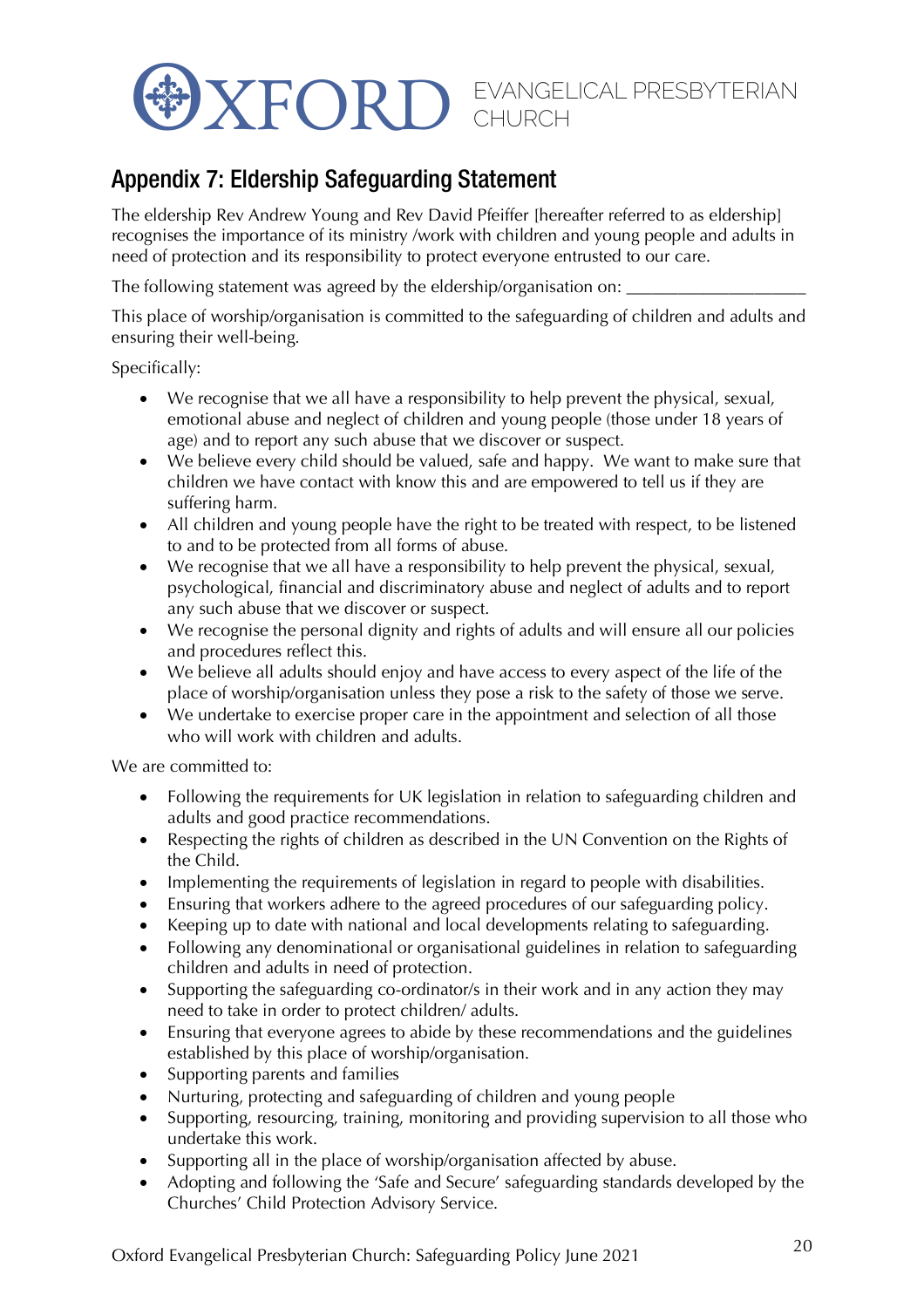

We recognise:

- Children's Social Services (or equivalent) has lead responsibility for investigating all allegations or suspicions of abuse where there are concerns about a child. Adult Social Care (or equivalent) has lead responsibility for investigating all allegations or suspicions of abuse where there are concerns about an adult.
- Where an allegation suggests that a criminal offence may have been committed then the police should be contacted as a matter of urgency.
- Where working outside of the UK, concerns will be reported to the appropriate agencies in the country in which we operate, and their procedures followed, and in addition we will report concerns to our agency's headquarters.
- Safeguarding is everyone's responsibility.

We will review this statement and our policy and procedures bi-annually.

If you have any concerns for a child or an adult then speak to one of the following who have been approved as safeguarding co-ordinators for this place of worship/organisation.

| Helen Cowan | Safeguarding Coordinator        |
|-------------|---------------------------------|
|             | Deputy Safeguarding Coordinator |

A copy of the full policy and procedures is available from Rev. Andrew Young, 76 Wharton Road, Headington, Oxford, OX3 8AJ

A copy of our safeguarding policy has been lodged with thirtyone:eight and the Oxfordshire Safeguarding Children Board (OSCB)

Signed by eldership/organisation

Signed by:  $\frac{a_1b_2...b_n}{b_1}$  Rev. Andrew Young Lacken Bavid Pfeiffer Date: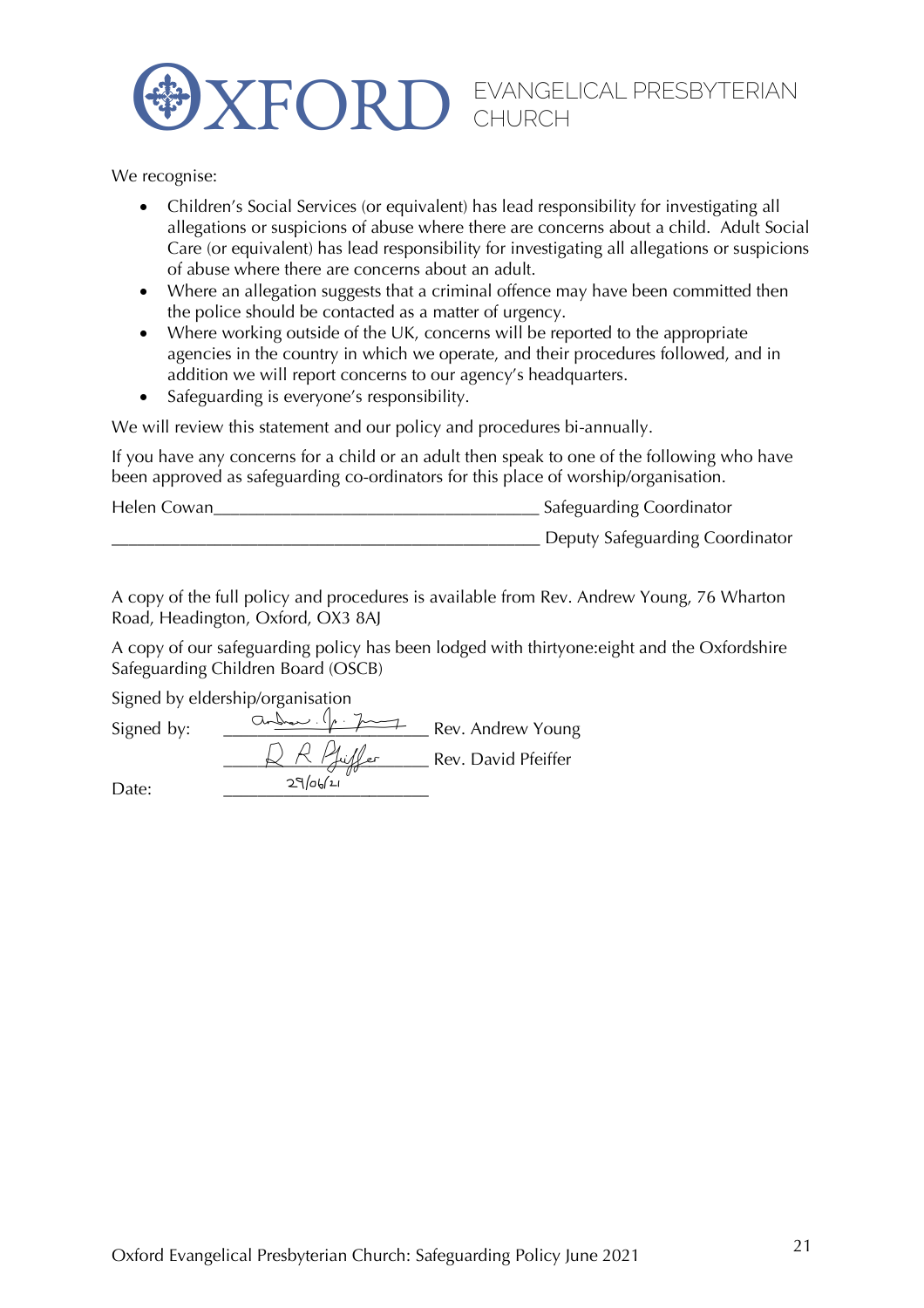

# Appendix 8: Oxford Evangelical Presbyterian Church (OEPC) Statement on Abuse and Pastoral Malpractice

In line with the model of servant leadership set out in scripture, OEPC affirms that abuse in all its forms is wrong before the Lord and deeply damaging to the victims.

Where the elders and/or trustees of OEPC become aware of allegations of illegal activity, we undertake to report them to the statutory authorities.

OEPC also recognises that Church leaders, and others involved in teaching, mentoring and pastoral care, can behave in ways that, whilst not illegal, fall short of the standards expected of a person with pastoral responsibility. These behaviours may range from serious misconduct (including coercion or control) to simply being unwise in relating to others. Under the guidance of our church safeguarding policy and the EPCEW book of order, and congruent with our registration with the independent Christian charity thirtyone:eight, we undertake to launch appropriate disciplinary action where it is needed. Where an elder or trustee minister is found guilty of misconduct their fitness for office will be reassessed and, where appropriate, they will be removed from their role.

OEPC recognises the lasting legacy of abusive behaviours on their victims and commits both to address this issue in its public teaching and to sensitively pastor members of the fellowship traumatised by abusive behaviours in the past, recommending Christian counsellors and other professional services as needed.

*This statement is substantially based on the FIEC statement on Abuse and Pastoral Malpractice for which the Trustees of OEPC express their grateful appreciation.*